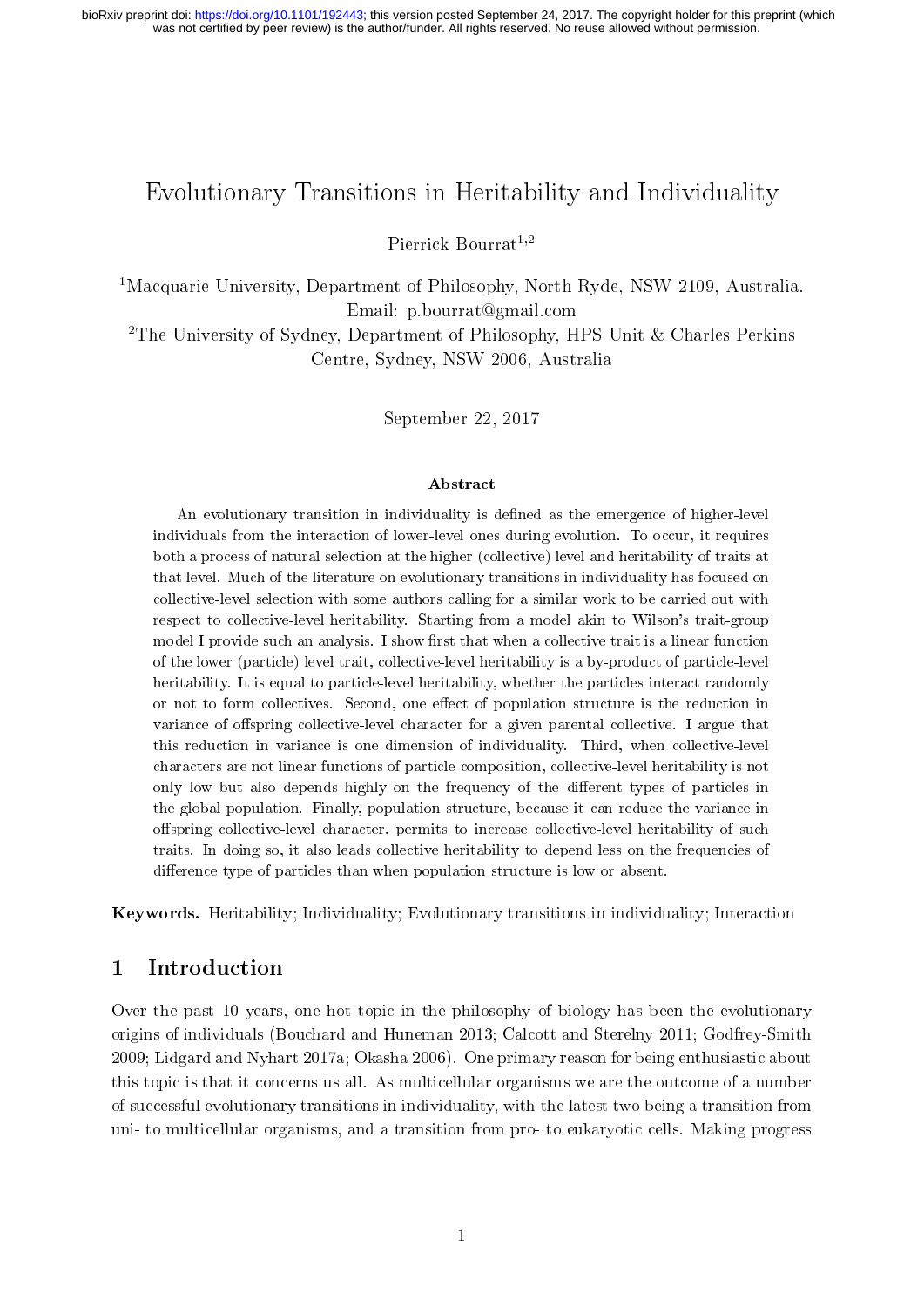on the question of the origins of individuals<sup>[1](#page-1-0)</sup> promises a much deeper understanding of biology and evolutionary processes than we currently have. Second, this topic is intimately linked to one of the most important questions in evolutionary biology over the last 50 years, namely the question of levels of selection (Godfrey-Smith [2009;](#page-23-0) Okasha [2006;](#page-24-0) Sober and Wilson [1998;](#page-24-1) Wade [2016;](#page-24-2) Williams [1966\)](#page-24-3). This question has been reinvigorated in the mid 90's following the publication of Maynard-Smith and Szathmary The Major Transitions in Evolution (Maynard Smith and Szathmary [1997\)](#page-23-2) and the growing interest in evolutionary transitions in individuality (Bouchard and Huneman [2013;](#page-22-0) Buss [1983;](#page-22-2) Buss [1987;](#page-22-3) Calcott and Sterelny [2011;](#page-22-1) Clarke [2016;](#page-22-4) Godfrey-Smith [2009;](#page-23-0) Michod [1999\)](#page-23-3).[2](#page-1-1)

At the heart of evolutionary transitions in individuality thus lies the question of the levels of selection. This question is indeed important. Without a deep understanding of the nature of what appear to be shifts in selection regimes from one level to the other, our hope to understand these transitions seems clearly impeded. But this question is not the only important one. To see why, let us consider a classical way of dealing with the problem of evolutionary transition in individuality, namely Lewontin's 1970 famous three conditions for evolution by natural selection.[3](#page-1-2) The conditions say that evolution by natural selection will occur in a population in which there is 1) phenotypic variation, 2) this variation leads to differences in fitness, and 3) that this variation is heritable.<sup>[4](#page-1-3)</sup> As stressed by Lewontin, these three conditions can be satisfied at *any* level of organization, so that units at different levels of organisation can be 'units of selection'.<sup>[5](#page-1-4)</sup> A natural move from there is to consider that there is scope for individuality at a given level of organization when differences in fitness and heritability are much stronger at that level of organization than at the lower level.<sup>[6](#page-1-5)</sup> Individuality will 'emerge' at one level when an important number of traits at that levels exhibit differences in fitness and heritability at that level. As we will see below, this is by far not the only criterion that has been identified in the litterature, but it represents a sort of prerequisite for individuality.

We can see from Lewontin's conditions that if the question of the levels of selection is important, so is the question of levels of inheritance. It would thus seem that understanding how, or in what sense, both selection and inheritance (and heritability, a population level measure of inheritance) can shift from one level to the other are equally important questions to solve the puzzle of the emergence of individuality in evolution. Yet, although this has been expressed by several authors (e.g., Herron and Ratcliff [2017;](#page-23-4) Michod [1999;](#page-23-3) Okasha [2006\)](#page-24-0), the question of

<span id="page-1-0"></span><sup>&</sup>lt;sup>1</sup>Because I am interested in the evolutionary origins of individuality, by individuals I mean 'evolutionary' or `Darwinian' individuals. For other denitions of individuals and organisms see Gilbert et al. [\(2012\)](#page-22-5), Godfrey-Smith [\(2013\)](#page-23-5), Lidgard and Nyhart [\(2017a\)](#page-23-1), and Pepper and Herron [\(2008\)](#page-24-4).

<span id="page-1-1"></span> ${}^{2}$ For a recent update of the view developed in Maynard Smith and Szathmary [\(1997\)](#page-23-2) see O'Malley and Powell [\(2016\)](#page-24-5) and Szathmary [\(2015\)](#page-24-6)

<span id="page-1-2"></span><sup>3</sup>Ever Since Darwin [\(1859\)](#page-22-6), a number of authors have proposed variations on these three conditions. For reviews see Godfrey-Smith [\(2007\)](#page-22-7) and Godfrey-Smith [\(2009\)](#page-23-0). See Griesemer [\(2000\)](#page-23-6) for an analysis of the difference between Lewontin's conditions and another account for evolution by natural selection put forward by Maynard Smith [\(1987a\)](#page-23-7).

<span id="page-1-3"></span> $^{4}$  Okasha [\(2006\)](#page-24-0) and Godfrey-Smith [\(2007\)](#page-22-7) both discuss these conditions and point out that in some cases the three conditions will be satised, yet no evolution is observed. This problem, they note, can be resolved if one remarks that the conditions are valid only in cases when besides natural selection there is no other evolutionary force (e.g., drift, mutation, or migration) that counteracts the effect of natural selection in the population.

<span id="page-1-4"></span><sup>&</sup>lt;sup>5</sup> Wimsatt [\(1981\)](#page-24-7) rightly points out that the three conditions cannot distinguish whether a unit is a unit of selection or whether is composed of units of selection

<span id="page-1-5"></span> $6N$ ote that the conditions require nevertheless to be slightly amended to fit the specificities of evolutionary transitions in individuality. For attempts to amend them see for instance Bourrat [\(2014\)](#page-22-8), Bourrat [\(2015a\)](#page-22-9), De Monte and Rainey [\(2014\)](#page-22-10), and Griesemer [\(2000\)](#page-23-6).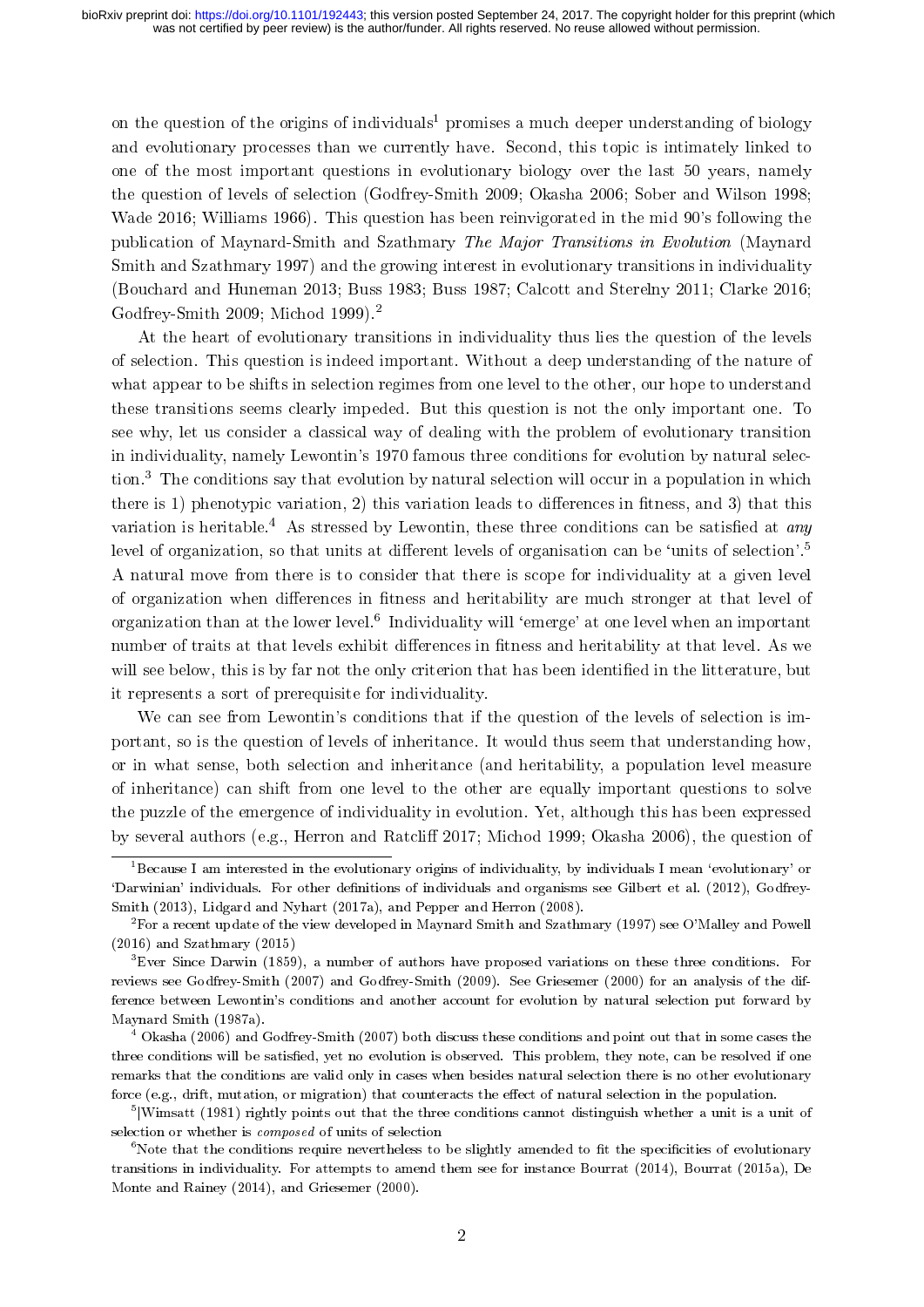transitions of levels of selection has received much more attention that the question of transitions of levels of heritability. The former question is undoubtedly an important one, and inasmuch as it still remains unresolved, it deserves to be investigated. But surprisingly the question of inheritance has received little attention, both in relation to the topic of the levels of selection<sup>[7](#page-2-0)</sup> and more particularly in regards to evolutionary transitions in individuality.

In this paper, I aim at filling this gap. I provide an analysis of the evolution of heritability at different levels of organization in the context of evolutionary transitions in individuality. This analysis is different from both that of Okasha [\(2006\)](#page-24-0) and Herron and Ratcliff [\(2017\)](#page-23-4). The former analyses heritability at different levels of organization from the perspective of the Price equation (and regression models derived from it) (Price [1970;](#page-24-8) Price [1972\)](#page-24-9) and uses Damuth and Heisler's 1988 distinction between a conception of *collective* fitness, as the number of *particle* offspring produced, and a second conception of *collective* fitness as the number of offspring *collectives* produced. The former is often referred to as `multilevel selection 1' and the latter as `multilevel selection 2.' For reasons I cannot develop here, I believe the distinctions to be problematic in several respects (see Bourrat [2015b;](#page-22-11) Bourrat [2015c;](#page-22-12) Bourrat [2016\)](#page-22-13). I will thus depart from Okasha's analysis.

Herron and Ratcliff  $(2017)$  propose an analysis of heritability in the context of a evolutionary transitions in individuality in which collective offspring are genetic clones of parent collectives since they have only one parent and in which there is environmental variation. I use a different model from that of Herron and Ratcliff in that I assume offspring collectives can have multiple parents and are not necessarily clones of their parent(s). Furthermore I will not (or only briefly) consider the effect environmental variation. Analyzing the effect of variation in the environment at different levels of organization on collective traits is important, but that will not be the focus of my analysis. Rather my analysis will focus on the non-additive components of genetic variance.

I will proceed in several steps. In Section [2,](#page-3-0) I present an additive model in which a collective character is proportionate to the sum (or the average) of the characters of the particles that compose it, and in which offspring collectives have multiple parents. In this model collective heritability is strictly equal to particle heritability. This leads me to consider that in such a model whether heritability is positive at the collective level is not, in and of itself, what permits to characterize the extent to which the collective level represents a 'unit' of evolution or a level evolutionary individuality. In Section [3,](#page-8-0) I argue that a low variance in average offspring collective character produced by a parental collective at least partly tracks intuitions about whether the collective level exhibit individuality. Yet the variance in offspring character for a given parent is not captured by heritability. I then show that, fundamentally, a low variance in offspring collective character from a parental character, can be achieved by a positive assortment of the offspring particles produced by a collective. In Section [4,](#page-11-0) I move to collective characters that are not linear relationships of particle level characters. Modifying slightly the model presented in Section [2,](#page-3-0) I show that in a case of non-linear collective traits, not only is collective-level heritability not as high as particle-level heritability, but it is highly context dependent when there is no population structure. The notion of context dependence is notoriously ambiguous (Godfrey-Smith [1992,](#page-22-14) Lloyd [1988,](#page-23-8) p. 69, Sober and Wilson [1994,](#page-24-10) p. 539). But context dependence in this article I will mean independent from the particles-types frequencies in the global population.

<span id="page-2-0"></span> $^7$ For an exception see the debate between Maynard smith and Sober (Maynard Smith [1987a;](#page-23-7) Maynard Smith [1987b;](#page-23-9) Sober [1987\)](#page-24-11) and an analysis of the debate by Okasha [\(2006,](#page-24-0) pp. 185-189).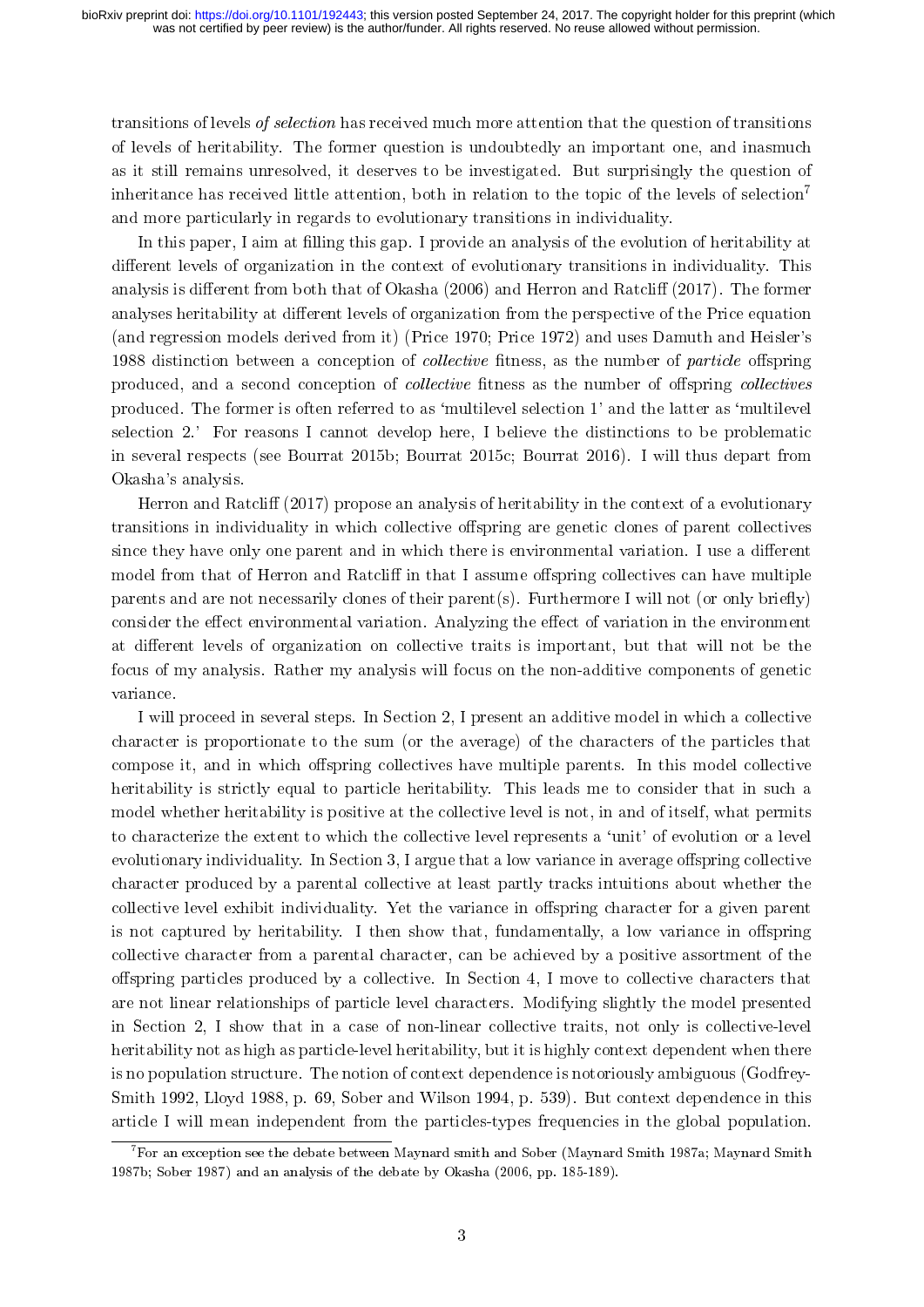Based on what has been argued in Section [3,](#page-8-0) I show that for collective heritability to be higher and less contextual dependent some population structure is required. The higher the population structure, the higher and less context dependent collective-heritability. I conclude by stressing the importance of moving the debate of evolutionary transitions in individuality to collectivelevel non-linear traits.

### <span id="page-3-0"></span>2 Collective Heritability and Additivity

Suppose a population of infinite size  $N$  made of haploid particles divided into an infinite number  $N<sub>C</sub>$  of collectives, each of which is composed of n particles. The list of symbols used in the rest of the paper is reported in Table [1.](#page-4-0) Because I am not directly interested in the difference made by selection in this article,<sup>[8](#page-3-1)</sup> I consider that all particles produce the same number of offspring particles at each generation. In other words, the particle character is neutral, so that each particle i has a character  $z_i$  which is independent from its fitness. I then assume that particles reproduce asexually, perfectly (more on this assumption in a moment) and simultaneously in discrete generations, and that particle and collective generations overlap perfectly. That is, collectives cease to exist when particles cease to exist and are reformed simultaneously with the offspring particles being produced.

Let us now assume that a given collective k has a character  $Z_k$  which is equal to the mean particle character that compose it so that

$$
Z_k = \frac{1}{n} \sum_{j=1}^n z_{k,j} \tag{1}
$$

where  $z_{k,j}$  is the character of particle j in collective k. We also assume that the character of each particle is genetically determined by one single locus with two alleles  $A$  and  $a$ , which have the respective frequencies p and q (with  $p + q = 1$ ) in the global population of particles and  $p_k$ and  $q_k$  in the collective k (with  $p_k + q_k = 1$ ). Since we assume that particles reproduce with perfect delity, we have

$$
z_{k,j} = p_{k,j} \tag{2}
$$

where  $p_{k,j}$  is the frequency of allele A at the single locus of particle j in collective k. If the allele is A, we have  $p_{k,j} = 1$ . If the allele is a, we have  $p_{k,j} = 0$ . This is leads to

<span id="page-3-3"></span>
$$
Z_k = \frac{1}{n} \sum_{j=1}^n z_{k,j} = p_k.
$$
 (3)

This model is effectively similar to the classical trait-group model first proposed by Wilson (Wilson [1975\)](#page-24-12), but with no difference in fitness and no interaction between the types.

In this model, we can ask what the relationship between particle-level heritability  $(h_z^2)$  and collective-level heritability  $(h_Z^2)$  is for traits z and Z respectively.<sup>[9](#page-3-2)</sup> Starting with  $h_z^2$ , using the

<span id="page-3-2"></span><span id="page-3-1"></span> $8$ Although see Section [5](#page-16-0) in which I talk about the effect of collective heritability on adaptation.

 $9$ There are different approaches for estimating heritability (Falconer and Mackay [1996,](#page-22-15) Chap. 10) as well a number of problems associated with the notion of heritability (Bourrat [2015a;](#page-22-9) Bourrat and Lu [n.d.;](#page-22-16) Bourrat et al. [2017;](#page-22-17) Downes [2009;](#page-22-18) Godfrey-Smith [2007;](#page-22-7) Godfrey-Smith [2009;](#page-23-0) Jacquard [1983;](#page-23-10) Sarkar [1998;](#page-24-13) Sesardic [2005;](#page-24-14) Tal [2009;](#page-24-15) Tal [2012\)](#page-24-16). The relevant concept of heritability here is known as 'narrow-sense heritability'  $(h^2)$ , which is defined as the ratio of *additive* genetic variance, on total phenotypic variance (which can have an additive genetic, a non-additive genetic and an environmental component).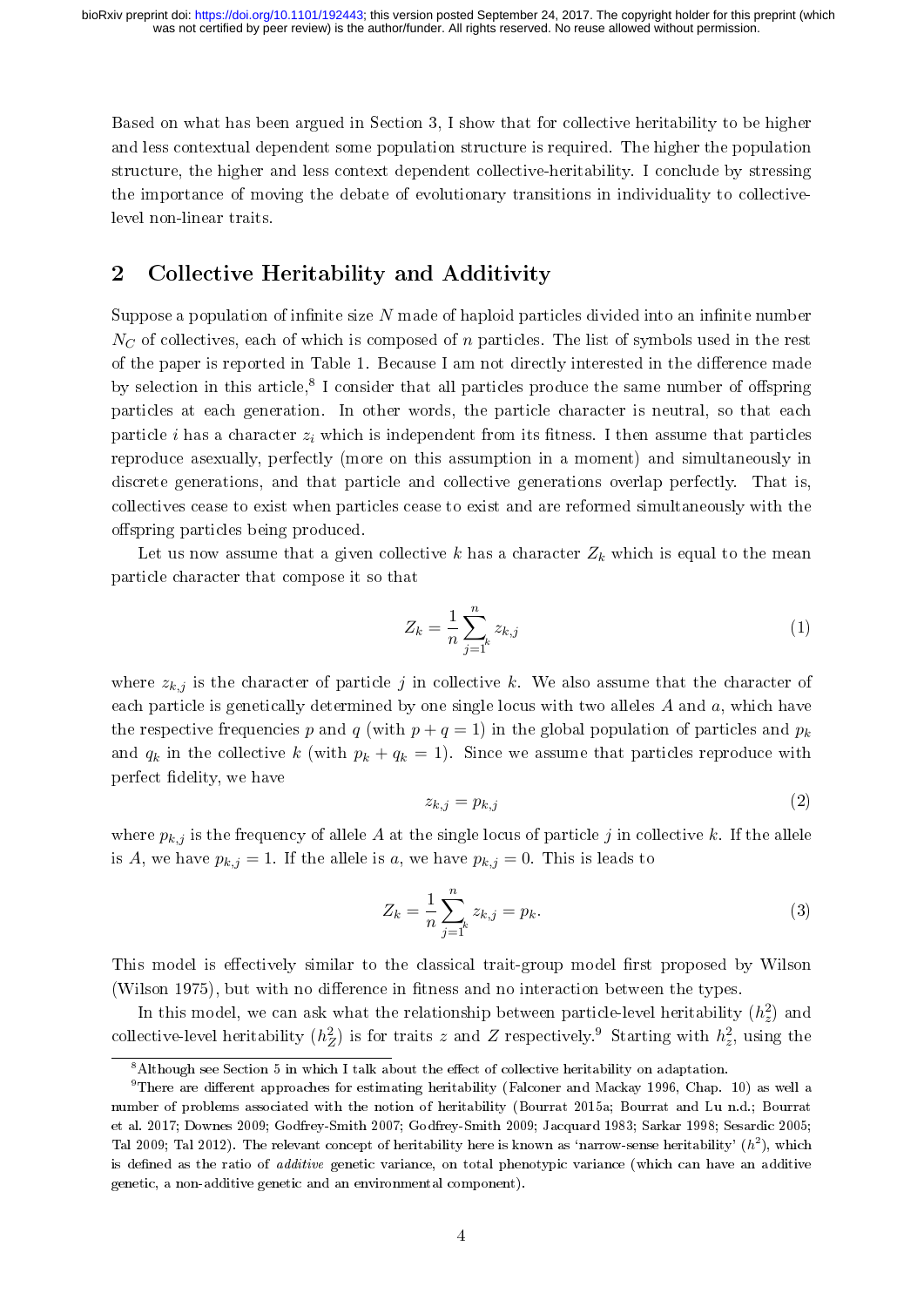Table 1: List of symbols

<span id="page-4-0"></span>

| Symbol                                                                                                                                                                         | Explanation                                                                           |
|--------------------------------------------------------------------------------------------------------------------------------------------------------------------------------|---------------------------------------------------------------------------------------|
| $\boldsymbol{N}$                                                                                                                                                               | Number of particles in the population                                                 |
| $N_{\scriptstyle C}$                                                                                                                                                           | Number of collectives in the population                                               |
| $N_{k'}$                                                                                                                                                                       | Number of offspring collectives produced by collective $k$                            |
| $\pmb{n}$                                                                                                                                                                      | Number of particles in each collective                                                |
| $n_k$                                                                                                                                                                          | number of particles in a given collective $k$ 's offspring collective coming from $k$ |
| $z_i$                                                                                                                                                                          | Character of particle $i$                                                             |
| $z_{k,j}$                                                                                                                                                                      | Character of particle $j$ in collective $k$                                           |
|                                                                                                                                                                                | Character of particle j of parental collective $k$ sent to offspring collective $l$   |
|                                                                                                                                                                                | Character of particle j's offspring in collective $k$ 's offspring $l$                |
|                                                                                                                                                                                | Average parental particle character                                                   |
|                                                                                                                                                                                | Average offsping particle character                                                   |
|                                                                                                                                                                                | Average character of particle $i$ 's offspring particles                              |
|                                                                                                                                                                                | Character of colective $k$                                                            |
| $z_{k,j,l} \ z_{k,j,l} \ \overline{z}_{\overline{z}'} \ \overline{z}_{\overline{i}} \ \overline{z}_{\overline{i}} \ \overline{z}_{\overline{k}} \ \overline{z}_{\overline{k}}$ | Average character of collective $k$ 's offspring collectives                          |
| $Z_0$                                                                                                                                                                          | Collective with phenotype $Z=0$                                                       |
|                                                                                                                                                                                | Collective with phenotype $Z=1$                                                       |
| $\frac{Z_1}{Z_0'}$                                                                                                                                                             | Average collective offspring character of a collective with phenotype $Z=0$           |
|                                                                                                                                                                                | Average collective offspring character of a collective with phenotype $Z = 1$         |
| $\boldsymbol{p}$                                                                                                                                                               | Frequency of allele $A$ in the population of particles                                |
| $\boldsymbol{q}$                                                                                                                                                               | Frequency of allele $a$ in the population of particles                                |
| $p_k$                                                                                                                                                                          | Frequency of allele $A$ in collective $k$                                             |
| $q_k$                                                                                                                                                                          | Frequency of allele $a$ in collective $k$                                             |
| $p_{k,j}$                                                                                                                                                                      | Frequency of allele A in particle j of collective $k$                                 |
| $q_{k,j}$                                                                                                                                                                      | Frequency of allele $a$ in particle $j$ of collective $k$                             |
| $\boldsymbol{p_{opt}}$                                                                                                                                                         | Frequency of allele A in a collective for the collective character to be $Z=1$ ,      |
|                                                                                                                                                                                | when $Z$ is a non-linear (piecewise-defined) function of $z$                          |
| $\begin{array}{c} h_z^2 \\ h_Z^2 \end{array}$                                                                                                                                  | (Narrow-sense) heritability of particle character                                     |
|                                                                                                                                                                                | (Narrow-sense) heritability of collective character                                   |
| $\overline{f}$                                                                                                                                                                 | Index of population structure                                                         |
| $\beta_{op}$                                                                                                                                                                   | Regression coefficient of average-offspring character on parental character           |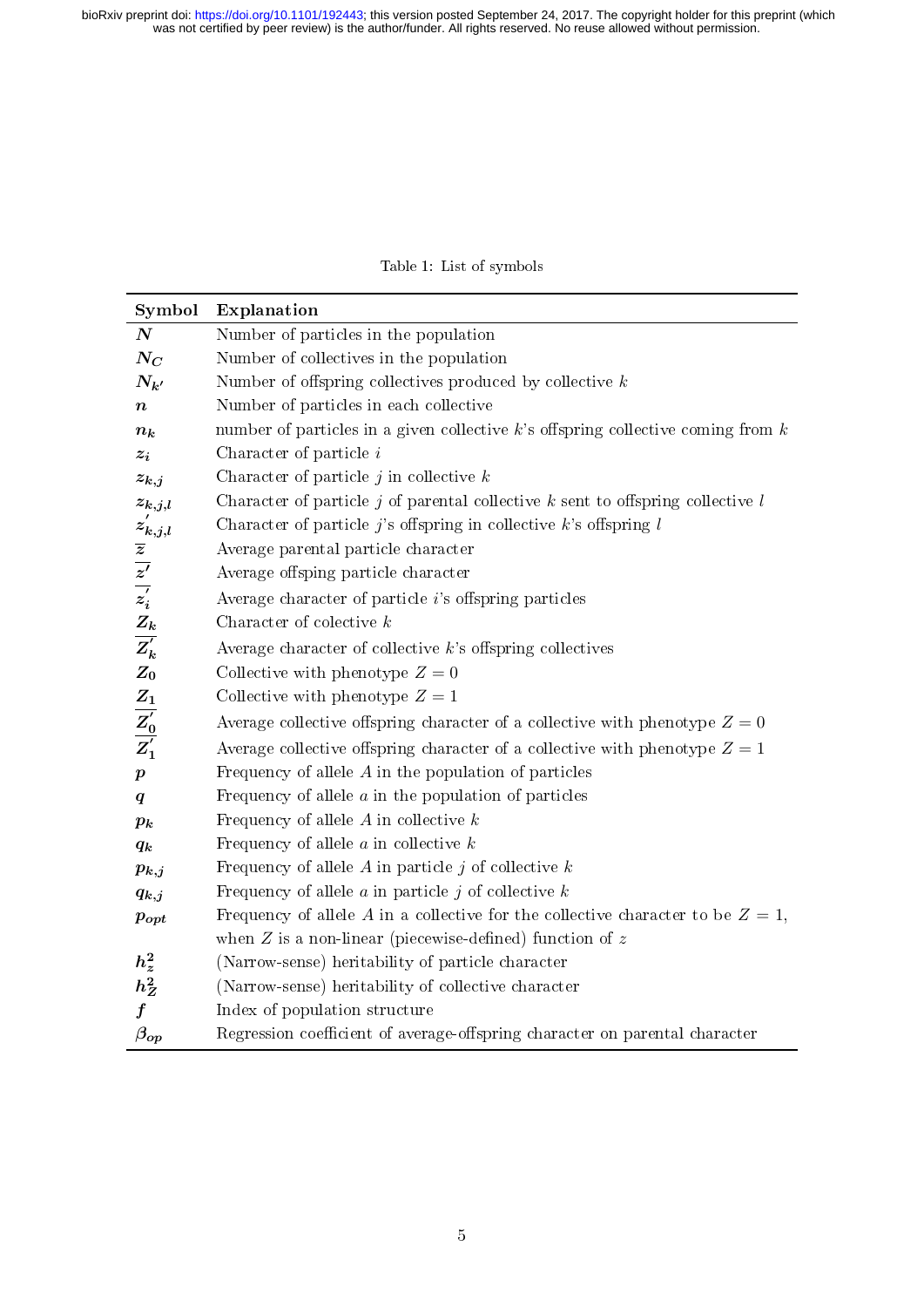was not certified by peer review) is the author/funder. All rights reserved. No reuse allowed without permission. bioRxiv preprint doi: [https://doi.org/10.1101/192443;](https://doi.org/10.1101/192443) this version posted September 24, 2017. The copyright holder for this preprint (which

parent-offspring regression approach to heritability (see Falconer and Mackay [1996,](#page-22-15) Chap. 10), computing this heritability is quite straightforward. In the additive case, with asexual organisms, particle-level heritability is expressed as

$$
h_z^2 = \frac{\text{Cov}(\overline{z_i}, z_i)}{\text{Var}(z_i)}\tag{4}
$$

where  $\overline{z_i'}$  is the value of the average offspring character of entity i, Cov( $\overline{z_i}, z_i$ ) is the covariance between the average offspring character  $(z')$  and the parental character  $(z)$ , and  $\text{Var}(z_i)$  is the variance of the parental character.

Since in our model, particles reproduce with perfect fidelity and there is no effect of the environment, we have

$$
\overline{z_i'} = z_i. \tag{5}
$$

Therefore, recognizing that the covariance of a variable with itself is the variance of this variable, particle heritability can be rewritten as

$$
h_z^2 = \frac{\text{Cov}(z_i, z_i)}{\text{Var}(z_i)} = \frac{\text{Var}(z_i)}{\text{Var}(z_i)} = 1.
$$
 (6)

This result is not surprising: in the presence of variation in character, perfect inheritance of this character between parent and offspring without variation in the environment (or noise) is expected to be associated with maximal heritability.

The assumption of perfect delity in the context of measuring heritability might seem problematic to some. It would be problematic if my aim was to characterize the effect of variation in the environment and noise at different different levels of organization. As mentionned earlier, this is not my aim here. Indeed, part of my goal is to study the effect of non-linear genetic interaction between particles in collectives on heritability at different level of organization, as will become clear in Section [4.](#page-11-0) For a similar approach to mine, in which the authors analyse the heritability of 'heterozygoty' in the context of diploid sexual species in which variation in the environment is considered see Nietlisbach et al. [\(2016\)](#page-23-11). The environment and noise certainly have some important effects on heritability at different levels organization as shown by Herron and Ratcliff [\(2017\)](#page-23-4), but adding these components of variance would greatly complexify the analysis provided here and would to some extent orthogonal to my argument.

Moving on to collective-trait heritability  $(h_Z^2)$ , to be able to compute it, we first need to express the relationship between parental character and average offspring character. To do so, I introduce the index  $f$ , which is an analog to Wright's F-statistics (Weir and Cockerham [1984;](#page-24-17) Wright [1949\)](#page-24-18), and measures population structure. Population structure  $f$  is conceived of here independently from the collective size which is another indicator of population structure. When there is no population structure under this second sense, then there is only one collective made of all the particles of the population. What f means here, is that if  $f = 0$ , all particles form collectives (of a given size) randomly. That is, an offspring particle of a parental collective has no more chance to form an offspring collective with another particle of the same collective than with any other particle in the offspring population of particles. In an infinite population size, in the absence of population structure, this leads to one and only one particle coming from a given collective one to be transmitted to a given offspring collective. If  $f > 0$ , an offspring particle of the parental collective has more chance to form an offspring collective with another particle from collective k than with another particle taken randomly from the offspring population of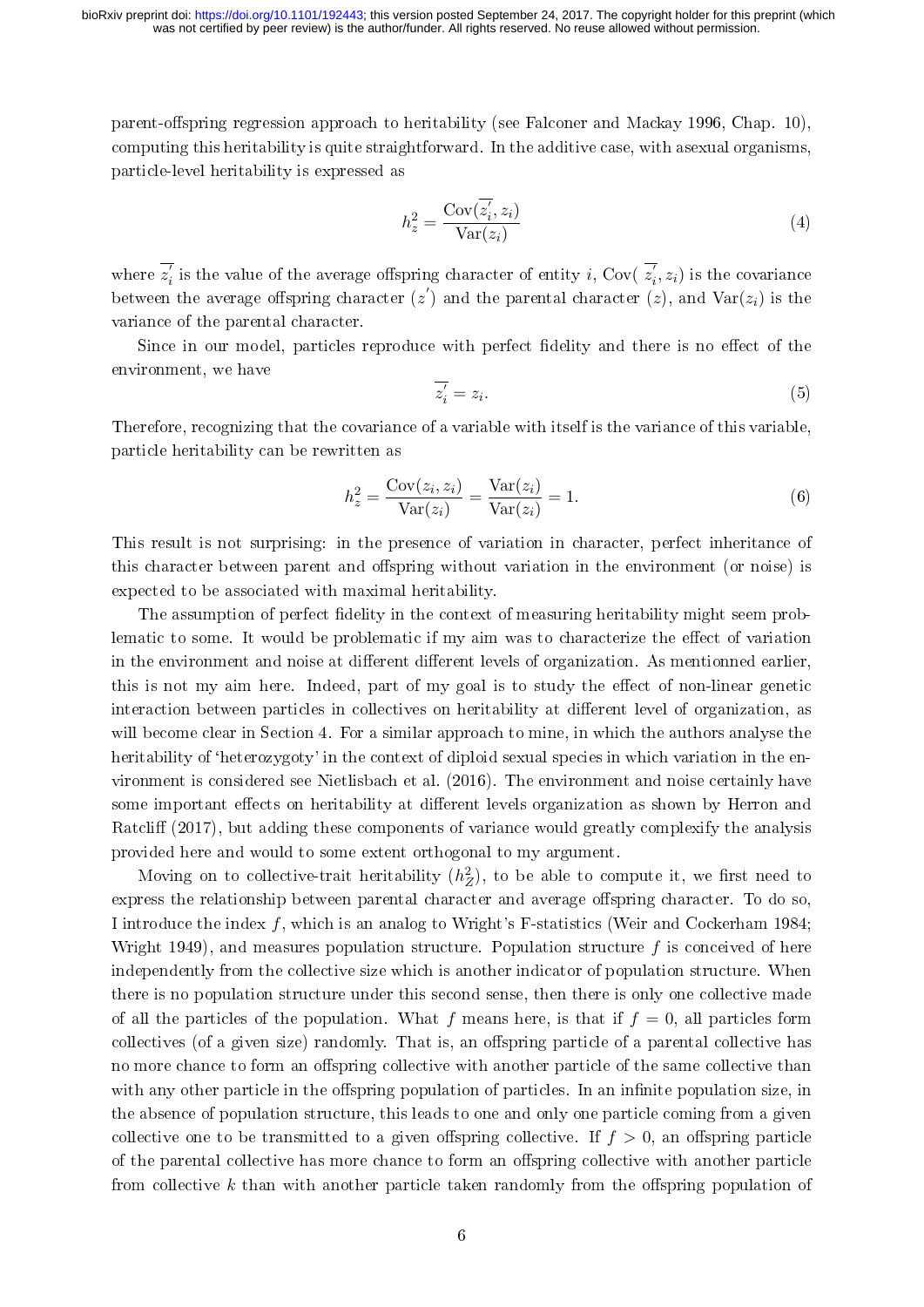particles—on average more than one particle is transmitted from a parental collective to each of its offspring collectives. Finally, when  $f = 1$ , offspring collectives are composed solely of the particle offspring of the parent collective.

From there, for any collective  $k$ , we have

<span id="page-6-2"></span>
$$
\overline{Z'_k} = \frac{1}{N_{k'}} \sum_{l=1}^{N_{k'}} \left( \frac{1-f}{n} \sum_{j=1}^n \left( \frac{z'_{k,j,l} + (1-n)\overline{z'}}{n} \right) + \frac{f}{n} \sum_{j=1}^n (z'_{k,j,l}) \right) \tag{7}
$$

where  $\overline{Z'_k}$  $\mathbf{k}^{'}$  is the average offspring collective character of collective  $k$ 's offspring,  $N_{k'}$  is the number of offspring collectives produced by collective  $k, l$  is one given offspring collective of collective k,  $z'_{k,j,l}$  is the character of particle j's offspring in collective k's offspring l,  $\overline{z'}$  is the average offspring particle character in the whole population. The index  $f$  can be rewritten as follows

<span id="page-6-0"></span>
$$
f = \frac{1}{N_C} \sum_{k=1}^{N_C} \left( \frac{1}{N_{k'}} \sum_{l=1}^{N_{k'}} \frac{n_k - 1}{n - 1} \right)
$$
 (8)

where  $n_k$  is the number of particles in offspring collective l coming from parental collective k. I will assume that parent collectives all contribute the same number of offspring particles to each of their offspring collective so that we have

<span id="page-6-1"></span>
$$
f = \frac{n_k - 1}{n - 1}.\tag{9}
$$

From equations  $(8)$  and  $(9)$ , we can see that if only one particle offspring comes from a given parental collective in each offspring collective —which is what should be expected in a population of infinite size in which particles interact randomly—f is zero since  $n_k-1 = 0$ . When all particles in a given offspring collective come from one given parent collective then  $n_k = n$ , in which case  $f=1$ .

Since for any particle *i* we have  $z_i' = z_i$ , and because there is no difference in fitness between the different types of particles we have  $\overline{z'} = \overline{z}$ , equation [\(7\)](#page-6-2) can be rewritten as:

<span id="page-6-3"></span>
$$
\overline{Z'_k} = \frac{1 - f}{n} \frac{1}{N_{k'}} \sum_{l=1}^{N_{k'}} \sum_{j=1}^n \left( \frac{z_{k,j,l} + (1 - n)\overline{z}}{n} \right) + \frac{f}{n} \frac{1}{N_{k'}} \sum_{l=1}^{N_{k'}} \sum_{j=1}^n (z_{k,j,l}).\tag{10}
$$

where  $z_{k,j,l}$  is the character of the particle j of parental collective k sent to offspring collective l. Rearranging [\(10\)](#page-6-3) leads to

<span id="page-6-4"></span>
$$
\overline{Z'_k} = \frac{1-f}{n} \frac{1}{n} \frac{1}{N_{k'}} \sum_{l=1}^{N_{k'}} \sum_{j=1}^n (z_{k,j,l}) + \frac{(1-f)(1-n)}{n} \frac{1}{n} \frac{1}{N_{k'}} \sum_{l=1}^{N_{k'}} \sum_{j=1}^n (\overline{z}) + f \frac{1}{n} \frac{1}{N_{k'}} \sum_{l=1}^{N_{k'}} \sum_{j=1}^n (z_{k,j,l}).
$$
 (11)

Recognizing that  $\frac{1}{n}$ 1  $\overline{N^{}_{k^{\prime}}}$  $\frac{N_{k'}}{\sum}$  $_{l=1}$  $\sum_{n=1}^{\infty}$  $j=1$  $(z_{k,j,l}) = Z_k$  and  $\frac{1}{N}$ 1  $\overline{N_{k}}$  $\frac{N_{k'}}{\sum}$  $_{l=1}$  $\sum_{i=1}^{N}$  $j=1$  $(\overline{z}) = \overline{z}$ , we can rearrange and simplify Equation [\(11\)](#page-6-4) into

<span id="page-6-5"></span>
$$
\overline{Z'_k} = \left(\frac{1-f}{n} + f\right) Z_k + \frac{(1-f)(1-n)}{n} \overline{z}.
$$
\n(12)

Since  $Z_k = p_k$  and  $\overline{z} = p$ , we can rewrite Equation [\(12\)](#page-6-5) as

<span id="page-6-6"></span>
$$
\overline{Z'_k} = \left(\frac{1-f}{n} + f\right)p_k + \frac{(1-f)(1-n)}{n}p.\tag{13}
$$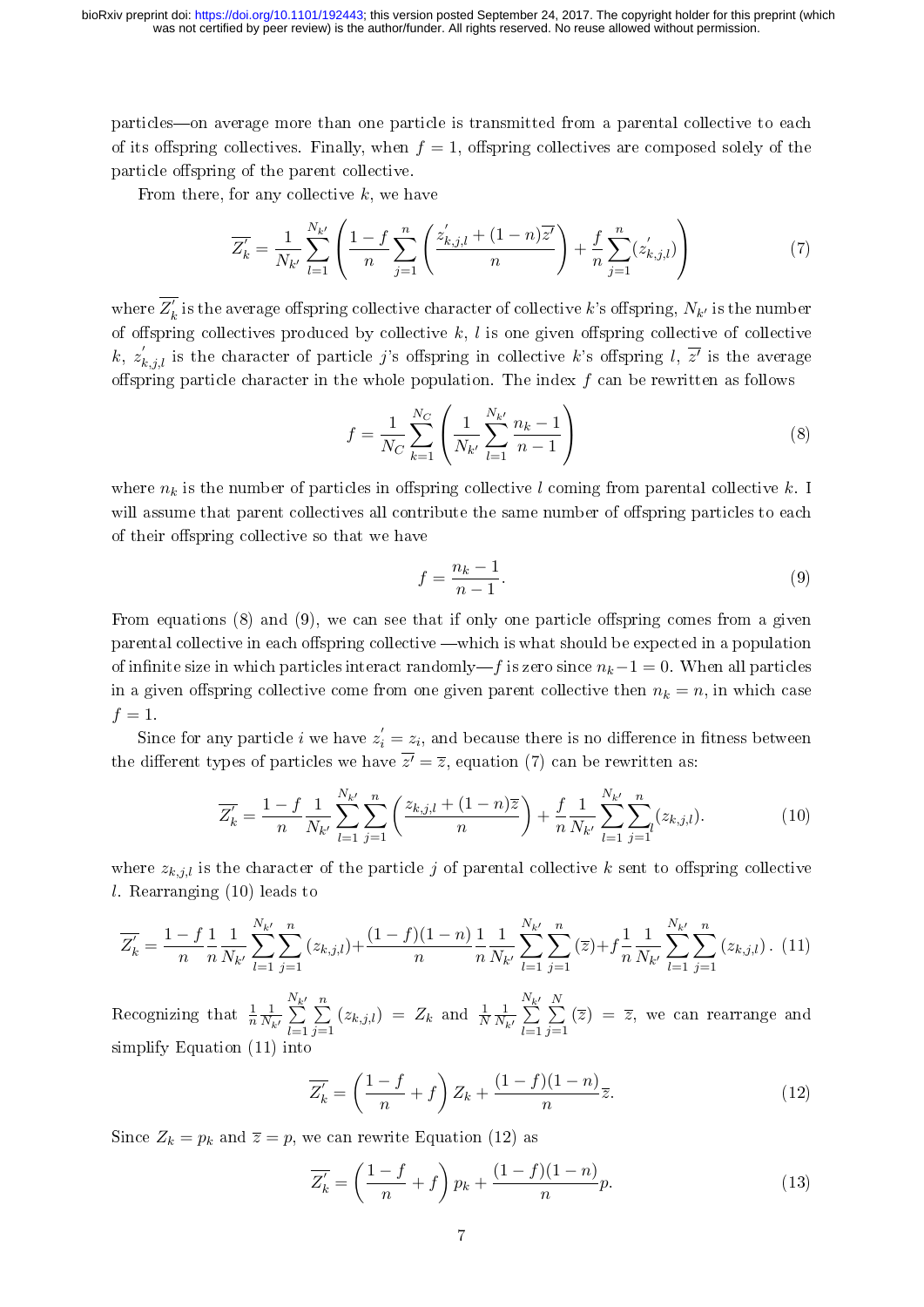The first term of the right hand side of Equation [\(13\)](#page-6-6)  $(\left(\frac{1-f}{n}+f\right)p_k)$  expresses the part of the collective character due to the structure of the population. The second term of the right hand side  $(\frac{(1-f)(1-n)}{n}p)$  expresses the part of the character due to the random assortment of offspring particles in the formation of offspring collectives.

Generalizing for our model the regression approach to heritability between one parent and the average offspring character in the case of sexual organisms (two parents) (Falconer and Mackay [1996,](#page-22-15) Chap. 10), we have

<span id="page-7-0"></span>
$$
h_Z^2 = \frac{n}{n_k} \frac{\text{Cov}(\overline{Z_k}, Z_k)}{\text{Var}(Z_k)} = \frac{n}{n_k} \beta_{op}
$$
(14)

where  $\frac{n}{n_k}$  represents the number of parental collectives one given offspring collective has. The number of collective parents a collective offspring has depends on f. When  $f = 0$ , that is when there is no population structure so that a parental collective sends only one particle per offspring collective, we have  $n_k = 1$ ; when  $f = 1$ , we have, that is when all the offspring particles of a collective are send to a single offspring collective, we have  $n_k = n$ .  $\frac{\text{Cov}(\overline{Z'_k}, Z_k)}{\text{Var}(\overline{Z_k})}$  $\frac{\partial v(Z_k, Z_k)}{\partial \text{Var}(Z_k)}$  represents the slope of the best fitting line  $\beta_{op}$  when performing a one-parent-collect-average-offspring-collective regression

If we now replace  $Z'_k$  $\tilde{k}$  in Equation [\(14\)](#page-7-0) by its expression obtained in Equation [\(13\)](#page-6-6), we get

$$
h_Z^2 = \frac{n}{n_k} \frac{\text{Cov}\left( (\frac{1-f}{n} + f)p_k + \frac{(1-f)(1-n)}{n}p, p_k \right)}{\text{Var}(p_k)}.
$$
(15)

The consequences of the definition of covariance permit us to rewrite this equation as

<span id="page-7-1"></span>
$$
h_Z^2 = \frac{n}{n_k} \frac{\left(\frac{1-f}{n} + f\right) \text{Cov}(p_k, p_k) + \frac{(1-f)(1-n)}{n} \text{Cov}(p, p_k)}{\text{Var}(p_k)}.
$$
(16)

Since  $p$  is by assumption a constant, we can rewrite Equation [\(16\)](#page-7-1) as

<span id="page-7-2"></span>
$$
h_Z^2 = \frac{n}{n_k} \frac{\left(\frac{1-f}{n} + f\right) \text{Var}(p_k)}{\text{Var}(p_k)}\tag{17}
$$

where the second term has dropped out because the covariance between a variable and a constant is nil. We can see that the term of the right hand side of Equation [\(17\)](#page-7-2) is simply  $\frac{1-f}{N} + f$ . This leads to

<span id="page-7-3"></span>
$$
h_Z^2 = \frac{n}{n_k} \left( \frac{1 - f}{n} + f \right). \tag{18}
$$

Recognizing that  $\frac{1-f}{n} + f$  is always equal to  $n_k/n$ , we thus have  $h_Z^2 = 1$  for any structure in the population and with collectives of any size.

The result obtained from Equation [\(18\)](#page-7-3) shows us that in a case of collective-additive trait, one can immediately derive its heritability at the collective level from the heritability of the particle trait from which it originates. When the asexual particles reproduce perfectly, both  $h_z^2$ and  $h^2_Z$  are equal to one.<sup>[10](#page-7-4)</sup>

<span id="page-7-4"></span><sup>10</sup>Although I do not show it here, when there is a normally distributed environmental deviation (or noise) of particle character centered around 0 that contributes additively to the collective character, the conclusion becomes that collective heritability is equal to particle heritability, even though it is inferior to one in both cases.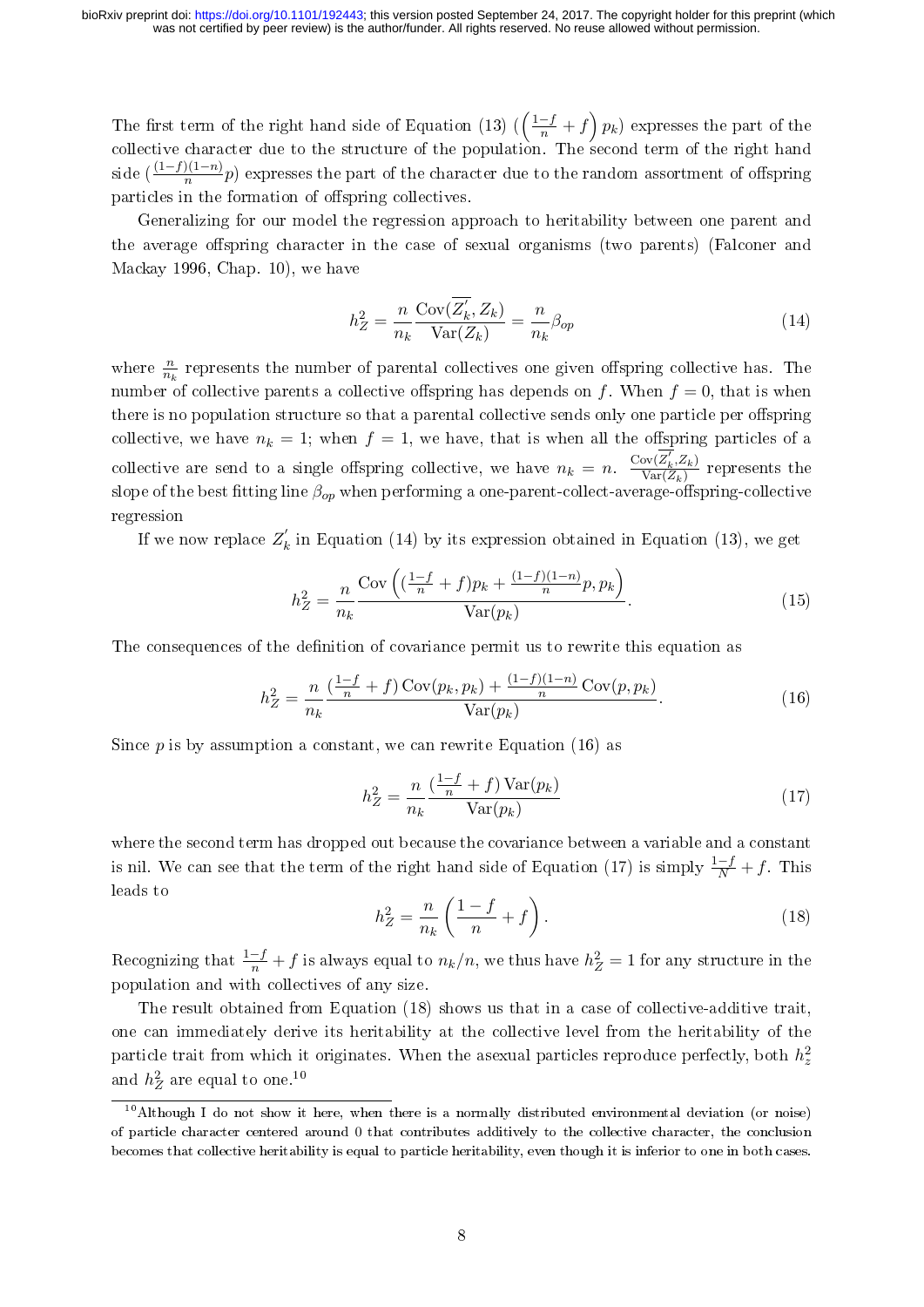### <span id="page-8-0"></span>3 Collective Heritability and Collective Inheritance

The previous section demonstrated that whatever level assortment in the formation of offspring collectives between the offspring particles produced by a collective (measured by  $f$ ), particle heritability and collective heritability of an additive-collective trait are always unity, so long as the particles reproduce perfectly and there is no influence of the environment and no noise on the particle trait. Given that collective-level heritability in one of the simplest possible model is derived directly from heritability at the lower level, surely collective-level heritability cannot be the sole criterion to consider when it comes to evaluate whether an entity is a unit of evolution or an individual in its own rights when it comes to inheritance.<sup>[11](#page-8-1)</sup>

I mentionned in the Introduction that heritability at a given level of organisation is a prerequisite for individuality to exist at that level. Besides heritability, many criteria for individuality have been proposed in the literature. For reviews see Clarke [\(2010\)](#page-22-19), Clarke [\(2013\)](#page-22-20), Lidgard and Nyhart [\(2017b\)](#page-23-12), and Pepper and Herron [\(2008\)](#page-24-4). Godfrey-Smith (2009, Chap. 5, see also Godfrey-Smith [2013\)](#page-23-5), for instance, argues like others before him (e.g., Dawkins [1982;](#page-22-21) Huxley [1912;](#page-23-13) Maynard Smith and Szathmary [1997\)](#page-23-2), that one criterion for individuality is the existence of a bottleneck between collective generations. As recognized by Godfrey-Smith [\(2015\)](#page-23-14) himself, the bottleneck criterion can only account for fraternal evolutionary transitions in individuality, that is, in transitions where the different partners forming collectives are closely related phylogenetically (Queller [1997\)](#page-24-19). In the case of egalitarian transitions, that is, transitions in which the different partners or particles of a collective have different phylogenetic origins, extreme bottlenecks (one single cell) cannot be achieved because there is no possibility for one partner to 'represent', that is to say reproduce on behalf of, the other(s). In the case of fraternal transitions reproducing on behalf of other partners is readily achieve since all particles have the same genetic material.

Besides the bottleneck criterion, and all other criteria proposed in the literature, I put forward another proposal to measure the degree of individuality with respect to inheritance, namely that the degree of individuality of a collective is inversely proportional to the variance in offspring-collective level characters produced by parental collective. I claim that, everything else being equal, a collective with a given collective-level character producing offspring with lower variance in collective-level character, scores higher on individuality than a collective producing offspring with a higher variance in collective-level character. This claim is based on the intuition that an individual is an entity that not only produces offspring which *on average* resemble itself, but also produces offspring of which the character does not deviate too far from its character. For instance a parental collective with a height of 50 units can produce produce two offspring collectives with height 1 and 99. One average there is a strong resemblance between the parent and the offspring (high heritability of height), but there is also a large deviation of offspring from the parental value. A high variation in offspring collective character might be due, for instance, to an unequal distribution of developmental resources between offspring collectives or to a high number of parents. The intuition underlying my proposal is further propelled by the idea often

<span id="page-8-1"></span> $11$ Recall that I assume that all particles produce the same number of offspring at each generation in an infinitely large population, so that I keep both selection (i.e., difference in fitness associated with differences in phenotype) and drift out of the picture here. That said, it should be noted that in as much as collective heritability depends on the frequency of allele in the population and the number of offspring collective produced as I have shown in the previous section, any variation in these number, whether they are due to selection and/or drift will have consequences on heritability at the collective level.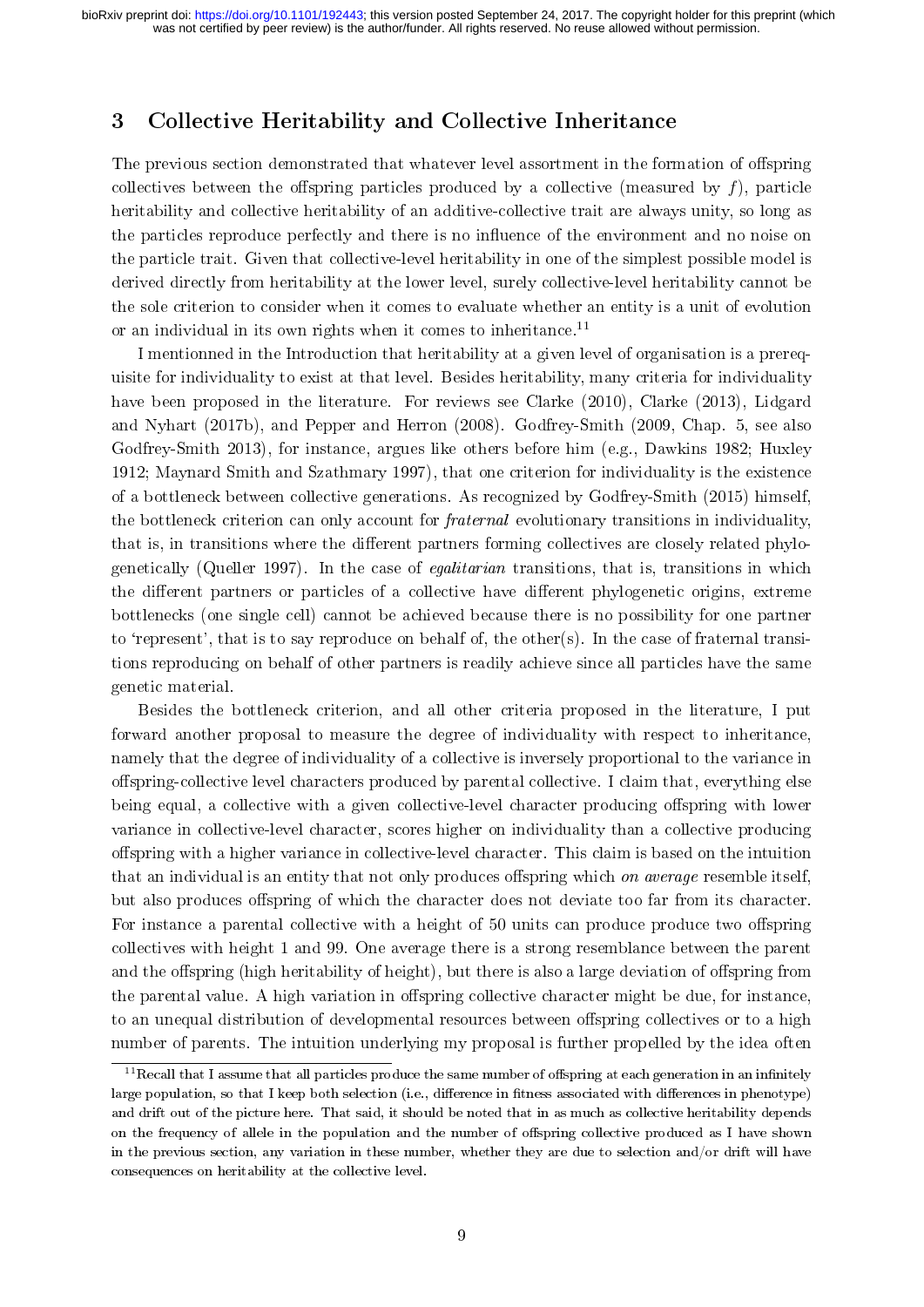associated with the view that individuals are entities with the ability of 'like begetting like.'

The notion of 'like begetting like' can be ambiguous. In fact, a high heritability might involve entities producing new entities that are very different from their parent (assuming there is only one parent) but, on average the offspring character has exactly the same value as the parental one. The same expression might be understood in a different way as the ability for a parent to produce reliably offspring that have a similar character value. In the former case, we thus have a high heritability with a unreliable channel of transmission between parents and offspring, while in the latter case, not only is heritability high but the channel of transmission has a high delity. It is this second notion of 'like begetting like' I have in mind to measure degrees of individuality.<sup>[12](#page-9-0)</sup>. Another way to make the same point is that in a population exhibiting genotypic variance, high fidelity between parent and offsrping necessarily implies high heritability, but the converse is not true. The difference between these two notions has often been overlooked and, I believe, has been the source of confusion in the literature. For an example of the type of confusion I am talking about see the debate between Maynard Smith (1987; 1987) and Sober [\(1987\)](#page-24-11), in which they use notions of inheritance without being clear whether they refer to the first or second sense I have distinguished.

As I show below, variation in the value of  $f$  can make important differences in the variance in offspring collective character produced by a given collective. As such, if one accepts a low variance in offspring character produced by an entity as a criterion for individuality, population structure represents an "engine" for evolutionary transitions in individuality, as it permits to in-crease collective-level heritability for non-additive characters. In section [5,](#page-16-0) I will briefly mention what population structure can consist of in evolutionary transitions in individuality.

Let us start from the model presented in the previous section. Recall from equation [\(3\)](#page-3-3) that, by assumption, the collective character is proportional to the number of particles with allele  $A$  in the collective. For a given parental collective the variance in its offspring collective character can be conceptualized as the outcome of two variances. First the variance originating from what this parental collective transmits to its offspring. Second, the variance transmitted to the offspring from the rest of the particles produced by other parents.<sup>[13](#page-9-1)</sup> If we start from a case in which there is no population structure, a given parental collective transmits one and only one particle to each of its offspring collectives;<sup>[14](#page-9-2)</sup>  $n-1$  offspring particles of its offspring collectives come from other parental collectives. The allele of the transmitted particle depends on the composition of the parental collective. Its variance is that of a binomial law for a single trial and a probability  $p_k$  of transmitting  $A (B \sim (1, p_k))$ . This variance is equal to  $p_k q_k$ . It is maximal when  $p_k$  is  $\frac{1}{2}$ . The distribution of the  $n-1$  particles coming from other collectives at the parental generation follows a binomial law of for  $n-1$  trials and a probability of transmitting A equal to p  $(B \sim (n-1, p))$ . The variance for this distribution is equal to  $(n-1)pq$ .

<span id="page-9-0"></span>Thus, when there is no population structure, under our assumptions, we have a variance in

 $12$ I am not claiming that this measure is the sole that counts for individuality, for, like with any other measure or criterion, it would lead to consider that some entities of which the individuality status is regarded by many as equivalent to score very differently. For instance, asexual entities, if the measure of variance in offspring character was taken to be the only important, would score higher than sexual organisms. I am only claiming that a low variance in offspring character produced by an entity is one indicator for individuality. For a discussion on the tension that exists in evolution between evolutionary factors that increase genetic heterogeneity and those that increase homogeneity see Wright [\(1931,](#page-24-20) p. 142-147)

<span id="page-9-2"></span><span id="page-9-1"></span> $13$ We assume here that the parental contributions to a given offspring collective are independent.

 $14$ Recall that this is because the population has an infinite size.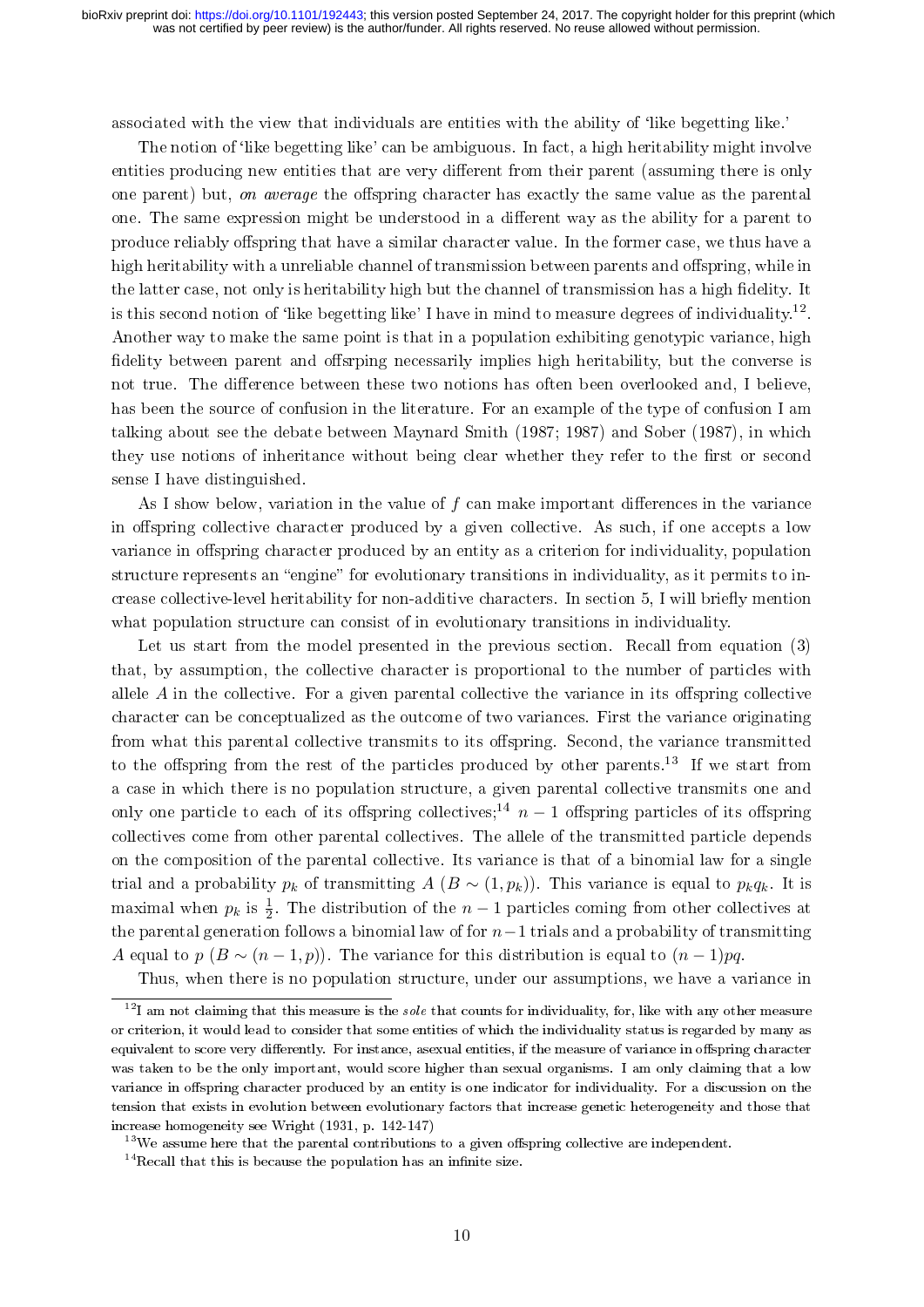offspring collective character  $Z'_{k}$  $\mathbf{z}_k^{\prime}$  for a given parent collective with character  $Z_k$  equal to

<span id="page-10-0"></span>
$$
\text{Var}(Z'_k) = p_k q_k + (n-1)pq \tag{19}
$$

We can see from Equation [\(19\)](#page-10-0) two things. First, the value of this variance depends on the value of  $p_k$  and p. Second, unless  $p_k$  and p are both very large or very small, when there is no structure in the population, variance in collective-offspring character for a given parental collective will be high, and increases with  $n$ .

Suppose now that there is some structure in the population so that collectives transmit more than one offspring particle to their offspring collective. In such a case, a collective parent transmits  $n_k$  particles to its offspring and  $n - n_k$  particles for each offspring character come from other collectives at the parental generation. The variance in the focal parental collective contribution follows an hypergeometric distribution of  $n_k$  draws in a collective of n particles with a number  $p_k$  of allele  $A<sup>15</sup>$  $A<sup>15</sup>$  $A<sup>15</sup>$ . This variance is equal to  $n_k p_k q_k \frac{n-n_k}{n-1}$ . The variance in other parental collectives contribution follows a binomial distribution of  $n-n_k$  trials and a probability  $p$  to transmit the allele  $A$  at each trial. We thus have

<span id="page-10-2"></span>
$$
Var(Z'_{k}) = n_{k} p_{k} q_{k} \frac{n - n_{k}}{n - 1} + (n - n_{k}) p q
$$
\n(20)

Assuming the extreme case where all the particles of a collective come from a single parent, we have  $n_k = n$ . Applying equation [\(20\)](#page-10-2), we get  $\text{Var}(Z_k)$  $k'_{k}$ ) = 0.<sup>[16](#page-10-3)</sup>

We can now express Equation [\(20\)](#page-10-2) in terms of f. From Equation [\(8\)](#page-6-0) we can deduct that  $n_k$ is equal to

<span id="page-10-4"></span>
$$
n_k = f(n-1) + 1
$$
\n(21)

Replacing Equation [\(21\)](#page-10-4) in Equation [\(20\)](#page-10-2), we get

<span id="page-10-5"></span>
$$
\text{Var}(Z'_k) = (f(n-1)+1)p_k q_k \frac{n - (f(n-1)+1)}{n-1} + (n - (f(n-1)+1))pq. \tag{22}
$$

Equation  $(22)$  shows that the variance in collective offspring character for a parent collective depends both on the population structure (measured by  $f$ ) and the size of collectives. The higher the collective size, the higher the variance in offspring collective character, keeping  $f$  constant. The higher f, the lower the variance in offspring collective, keeping n constant. Furthermore, as f increases, the less  $\text{Var}(Z'_k)$  $k \choose k$  depends on the value of  $p_k$  and  $p$ . Finally, everything else being equal, when  $p_k < 0.5$ , the lower the value of  $p_k$  the lower the variance in collective offspring trait, and when  $p_k > 0.5$ , the higher the value of  $p_k$  the lower the variance in collective offspring trait.

If one dimension of individuality is the ability for an entity to reliably transmit the value of its character without too much variation, as I have suggested it is, then following my model, evolutionary transitions in individuality must have required either or the combination of three things. Namely, it must have required a population structure favoring a low number of particles in a collective, a much stronger assortment between particles coming from a parental collective than from any other collectives, and/or a low variance in parental collectives. These three factors -or a combination of them-will lead parental collectives to produce offspring collectives with the same character value as their parent.

<span id="page-10-1"></span> $15$  For a different between the binomial and hypergeometric distributions see Wroughton and Cole [\(2013\)](#page-25-0).

<span id="page-10-3"></span><sup>&</sup>lt;sup>16</sup>When  $n_k = 1$ , Var becomes the same expression as Equation [\(19\)](#page-10-0).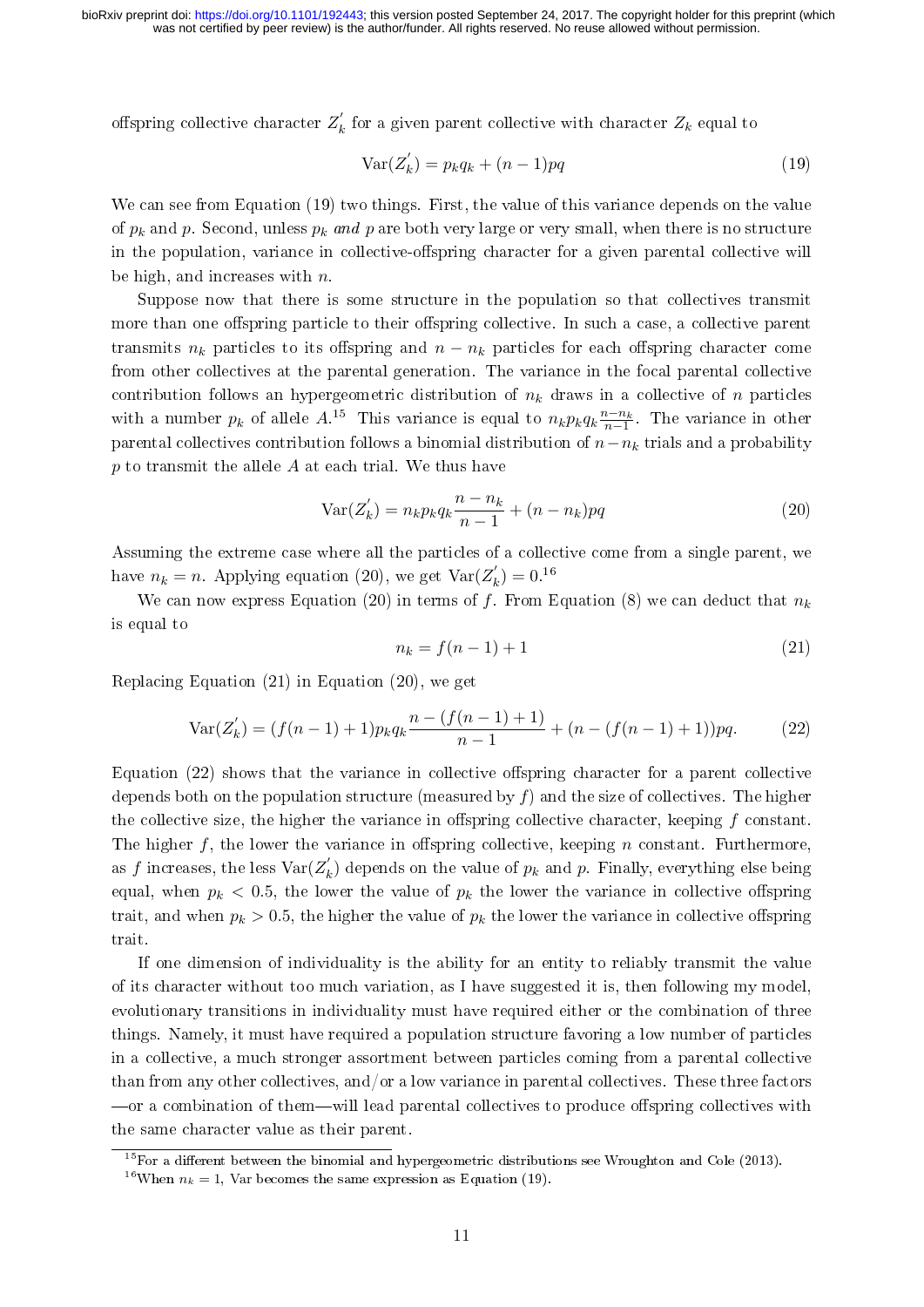It is interesting to note that in any real situation, everything else being equal, because the number of particles produced by a given collective is finite for a given parental collective, the higher the collective character variance in its offspring, the higher the number of offspring produced. This, of course excludes cases in which the parental collective genetically homogeneous and/or unless  $f = 1$  and assumes the number of offspring particle transmitted by a parent is kept fixed. This gives scope for a trade-off between size and number of offspring collectives (which is modulated by f) when the collective trait is not neutral. I do not explore the consequences of this here, but leave it for future work.[17](#page-11-1)

### <span id="page-11-0"></span>4 Heritability of Non-additive Collective Traits

So far, my analysis has been restricted to collective additive traits. I have shown in Section [2](#page-3-0) that when a collective trait is additive and particles reproduce perfectly, collective heritability is always equal to particle heritability  $(h_z^2 = h_Z^2 = 1)$ . In section [3,](#page-8-0) I have proposed that one hallmark of individuality is the ability for an entity to produce offspring which do not vary too much in their character. In this section, I move on to heritability of non-linear collective traits, that is collective traits that depend on the traits of the particles that compose the collective but that do not follow a linear function. I show that the conclusion reached in Section [3](#page-8-0) cannot be extended to non-linear traits. I demonstrate that collective-level heritability for at least one sort of non-linear traits is lower and more context-dependent than that of particle-level trait when offspring particles interact randomly to form offspring collectives. I then show that one way to increase collective-trait heritability is by the positive interaction of the offspring particles in the formation of collective offspring  $(f > 0)$ .

Non-linearity can be approached in different ways. A classical way is to consider that the character of a collective depends on a polynomial function of the characters of particles that compose the collective. Here I use different notion, namely one in which the collective character is a piecewise-defined or hybrid function of particle character. With a piecewise-defined function, the function's domain is separated into different intervals over which a different (sub)function applies (Holtfrerich and Haughn [2006,](#page-23-15) chap. 1). To see what I mean by that, take again the model presented in Section [2.](#page-3-0) This time, suppose that the character  $Z$  of a collective depends non-linearly on the proportion of particles with the allele  $A$  in the following way. We will assume here that  $Z$  is 1 when the proportion of particles with allele  $A$  within a collective has a certain frequency  $P_{opt}$ , and 0 when this proportion is different from  $P_{opt}$ . Z is thus defined as

$$
Z = \begin{cases} 0, & \text{if } p_k \neq p_{opt} \\ 1, & \text{if } p_k = p_0 pt \end{cases}.
$$

In biological terms, this type of interaction could easily occur in *equitarian* evolutionary transitions in individuality, during which two or more partners can now perform a function that non of them could perform before, such as, for instance the synthesis of a protein.

Collective heritability, in such cases, will depend on the different values of the parameters of the populations. To keep things simple, I present the cases in which collectives are made of two

<span id="page-11-1"></span> $17$  For model a based on the 'wrinkly spreader' strain of Pseudomonas fluorescens (Hammerschmidt et al. [2014;](#page-23-16) Rainey and Rainey [2003\)](#page-24-21), in which a fitness trade-off between collective viability and fecundity is considered see Rainey and Kerr [\(2010\)](#page-24-22). The sort of trade-off I have in mind here is slightly different as it concerns fidelity of transmission and fertility.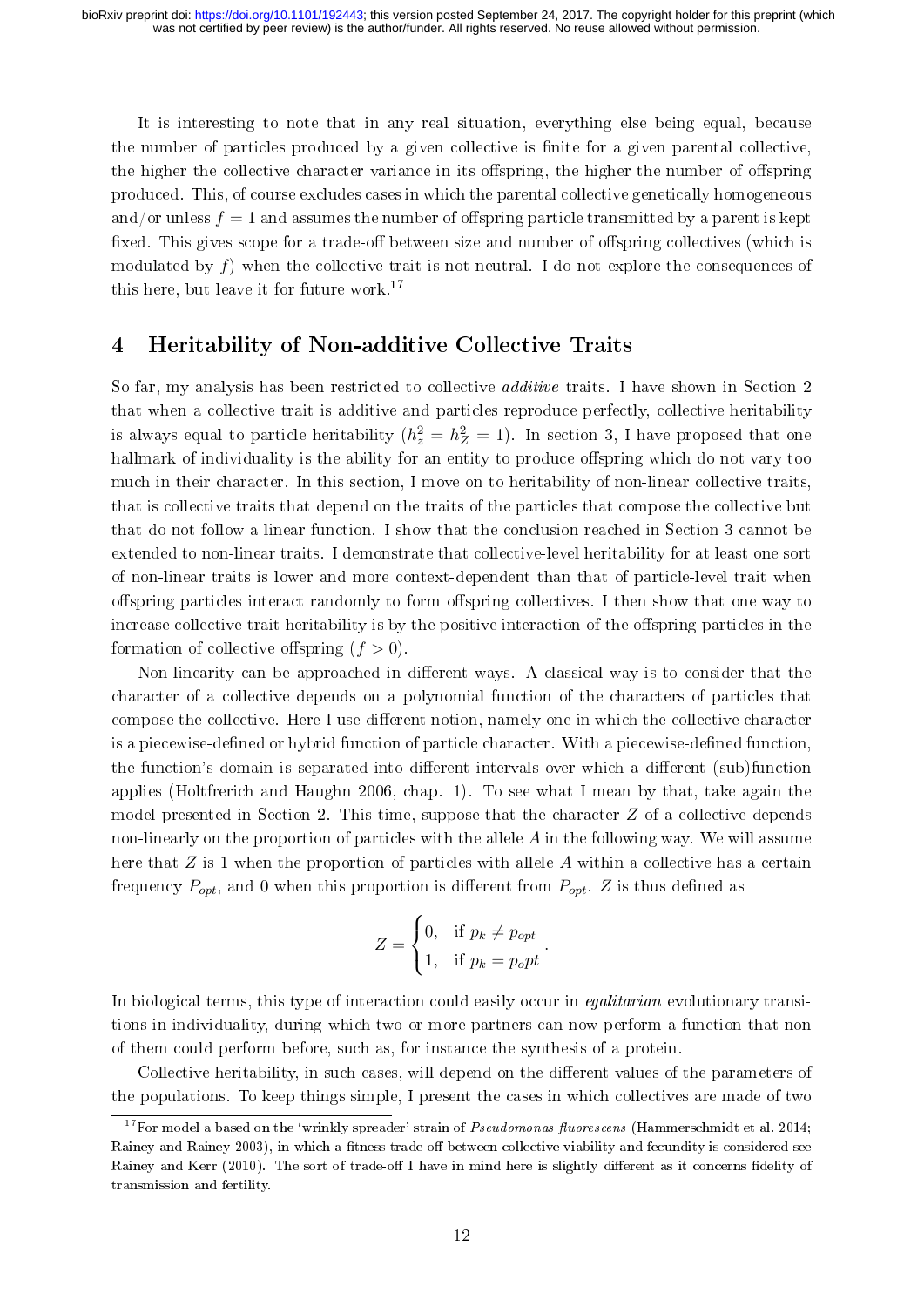<span id="page-12-1"></span>Table 2: Genotype, phenotype and frequencies of two-particle collective genotypes at the Hardy-Weinberg equilibrium

| Genotype  | A A            | Aa  | a.a |
|-----------|----------------|-----|-----|
| Phenotype |                |     |     |
| Frequency | n <sup>2</sup> | 2pq |     |

<span id="page-12-2"></span>Table 3: Frequencies of two-particle average offspring-collective phenotype for each parental-collective genotype at the Hardy-Weinberg equilibrium

|           | Collective parental genotype |  |                |                                |              |  |            |   |  |
|-----------|------------------------------|--|----------------|--------------------------------|--------------|--|------------|---|--|
| Offspring | A A                          |  |                | Αa                             |              |  | aa         |   |  |
| Genotype  | Aa                           |  |                | Aa                             | aa           |  | $\alpha$ A | a |  |
| Phenotype |                              |  |                |                                |              |  |            |   |  |
| Frequency |                              |  | $\frac{1}{2}p$ | $rac{1}{2}p +$<br>$rac{1}{2}q$ | $rac{1}{2}q$ |  | р          |   |  |
| 7         |                              |  |                |                                |              |  |            |   |  |

and four particles.[18](#page-12-0) I start with the case of two-particle collectives.

When collectives are made of two particles, there exists three possible types of collectives, of which the frequencies follow the Hardy-Weinberg equilibrium (see Table [2\)](#page-12-1) when the formation occurs from the random interaction of particles. Suppose now that only `heterogyzote' collectives (Aa) have a phenotype  $Z = 1$  while the two 'homozygote' collectives have a phenotype  $Z = 0$  $(AA \text{ and } aa)$ 

To calculate the heritability of the collective character, we first need to know the average offspring collective character of the two possible collective phenotypes namely  $Z = 0$  ( $Z_0$ ) and  $Z = 1$  ( $Z_1$ ). This requires first to compute the average offspring-collective phenotype of the three collective genotypes AA, Aa, and aa. These are reported in Table [3.](#page-12-2)

We then need to calculate the weighted average offspring collective character of parental collectives with  $Z = 0$  which I symbolize as  $\overline{Z'_0}$ . This value depends on the parental genotype frequencies of collectives  $AA$  and  $aa$ . From tables [2](#page-12-1) and [3](#page-12-2) we can compute the average offspring collective character for these genotypes. It is given by the following equation

$$
\overline{Z'_0} = \frac{p^2 q}{p^2 + q^2} + \frac{q^2 p}{p^2 + q^2} = \frac{pq}{p^2 + q^2}.
$$
\n(23)

The average offspring collective character of parental collectives with  $Z = 1$ , that is  $\overline{Z'_1}$  is found

<span id="page-12-0"></span><sup>&</sup>lt;sup>18</sup>I do not present the case for three-particle collectives because it is more complex than both the two- and four-particle cases. In fact, in the four-particle case some values of  $f$  can lead an equal number of particles to be systematically transmitted from one collective parent to all of its offspring collectives. In the case of three-particles collective this is not possible. For example, although  $f = \frac{1}{2}$  for the three-particle case means that, on average, a parental collective transmits two particles to its offspring, this necessarily implies, under our assumptions, that the collective sends half of the time one particle and half of the time all three particles to a given offspring collective. When there is variance in the parental contribution to offspring collectives in number of particles, estimating the collective heritability from regressions becomes more complex. In the case of four-particle collectives, when  $f = \frac{1}{3}$ , which is the example will use in the next section, under our assumptions, collectives always send two particles to their offspring, so that the variance in contribution to offspring collectives in nil. Collectives are, in such cases, equal parent to all of their offspring, which makes the estimation of collective heritability easier.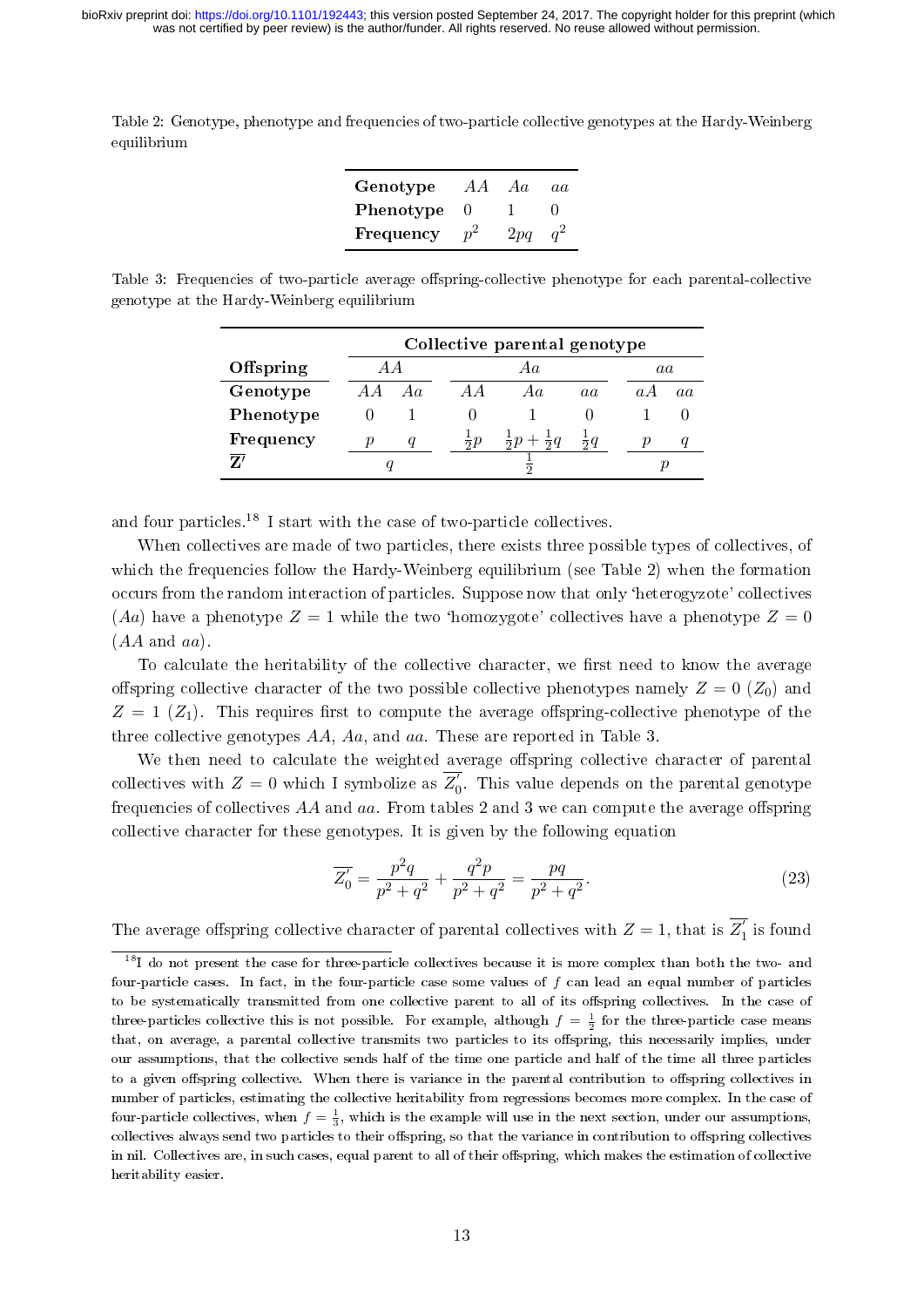<span id="page-13-0"></span>

Figure 1: Linear regressions of average offspring-collective character on parental collective character for the two-particle-collective model with no population structure

<span id="page-13-1"></span>Table 4: genotype, phenotype and frequencies of four-particle parental collective-genotypes at the generalised Hardy-Weinberg equilibrium

| Genotype AAAA AAAa AAaa Aaaa |         |                   | Aaaa |
|------------------------------|---------|-------------------|------|
| <b>Phenotype</b> 0           |         |                   |      |
| Frequency $p^4$              | $4p^3q$ | $6p^2q^2$ $4pq^3$ |      |

directly in Table [3](#page-12-2) and is equal to

$$
\overline{Z'_1} = \frac{1}{2}.\tag{24}
$$

With these two results, we can now plot the the average offspring character on parental character and find the slope of the best fitting line using the standard least-square method. These are reported in Figure [1](#page-13-0) for three values of  $p: 0.25, 0.5,$  and 0.9.

As can be seen on Figure [1,](#page-13-0) when  $p=\frac{1}{2}$  $\frac{1}{2}$ , we have  $\overline{Z}' = \frac{1}{2}$  $\frac{1}{2}$  for parental collectives with a collective character  $Z = 0$ , and we also have  $\overline{Z'} = \frac{1}{2}$  $\frac{1}{2}$  for parental collectives with a collective character  $Z = 1$ . The slope of the regression line of average offspring character is thus 0 and consequently collective heritability, calculated from Equation [\(14\)](#page-7-0) is nil. Another observation is that the more distant  $p$  is from  $\frac{1}{2}$ , the larger collective heritability is. That said, it is always inferior to particle-level heritability  $(h_z^2)$ . This observation can easily be explained. In a population in which most collectives are  $AA$ , these collectives become parent mostly of  $AA$  collectives due to the lack of variation in the population  $(q \ll p)$ , while Aa collectives become parents of collectives that are half of the time identical to them and almost half of the time  $AA$  or aa  $(Z = 0)$ . Finally, aa collective, with the same phenotype as AA, produce almost systematically offspring that are different from them, that is  $Aa$ . That said, they are so rare that they almost do not count in the weighted average offspring character with of collectives phenotype with  $Z = 1$ . Thus, when p is very low or very high, the slope of the regression line tends toward  $\frac{1}{2}$ . Since there are two collective parents per offspring collective, collective heritability (which is twice the slope of the regression line in this case) tends towards 1 but never reaches it.

Moving on to four particles cases, there are five different possible collectives genotypes with frequencies following the generalized Hardy-Weinberg equilibrium for two alleles. These are reported in Table [4.](#page-13-1) The average offspring-collective phenotype of the five possible collective genotypes AAAA, AAAa, AAaa, Aaaa, and aaaa are reported in Table [5.](#page-14-0) I suppose in this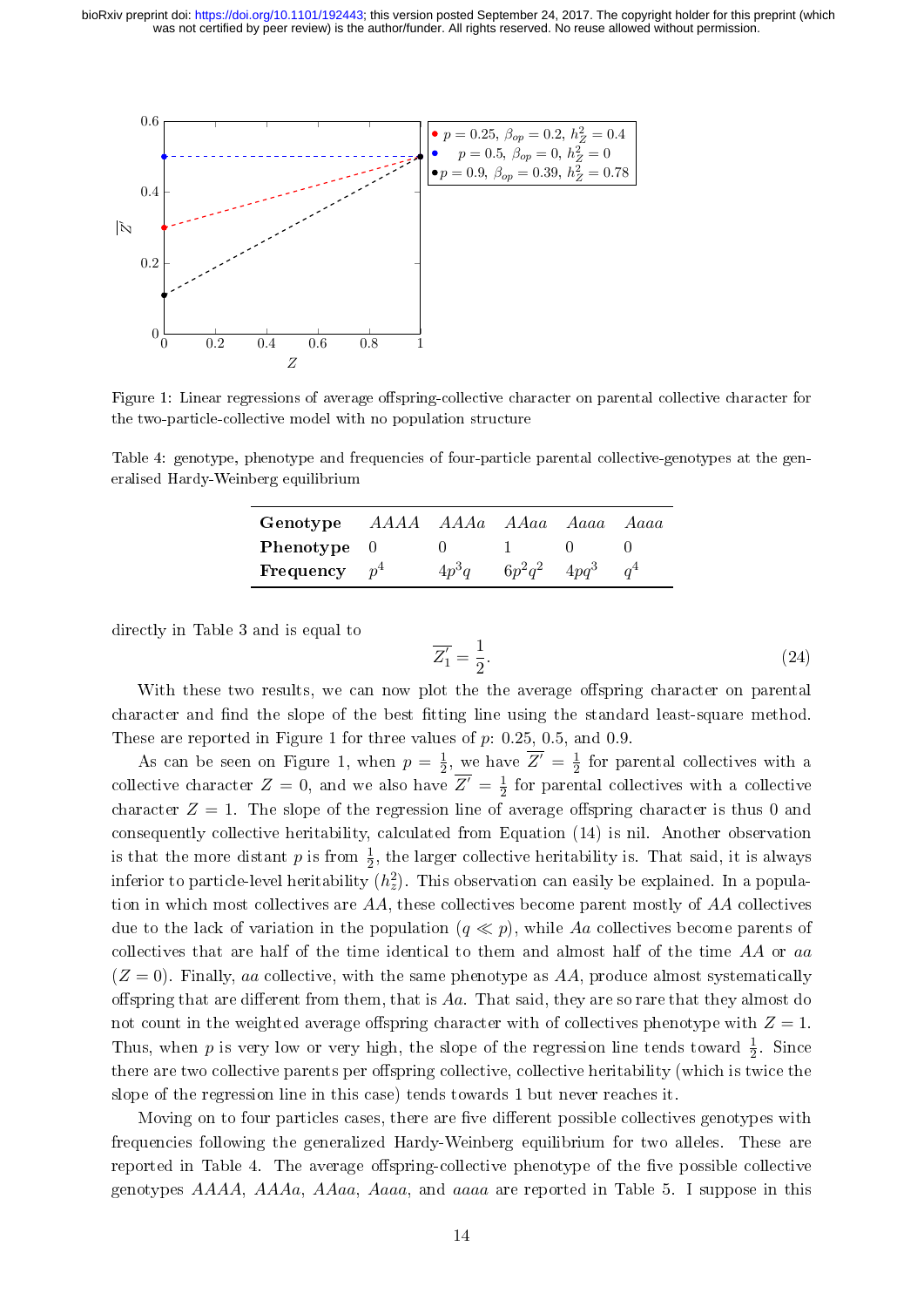|                          |                    | Collective parental genotype |                                                                |                                       |                                 |                 |  |  |
|--------------------------|--------------------|------------------------------|----------------------------------------------------------------|---------------------------------------|---------------------------------|-----------------|--|--|
| Offspring                |                    |                              |                                                                | AAAA                                  |                                 |                 |  |  |
| Genotype                 |                    | AAAA                         | A A A a                                                        | AAaa                                  | <b>AAAA</b>                     |                 |  |  |
| Phenotype                |                    | $\overline{0}$               | $\overline{0}$                                                 | 1                                     | $\overline{0}$                  |                 |  |  |
| Frequency                |                    | $p^3$                        | $3p^2q$                                                        |                                       | $q^3$                           |                 |  |  |
| $\overline{\mathbf{Z}'}$ |                    |                              |                                                                | $\frac{4}{3pq^2}$                     |                                 |                 |  |  |
|                          |                    |                              | Collective parental genotype                                   |                                       |                                 |                 |  |  |
| Offspring                |                    |                              |                                                                | A A A a                               |                                 |                 |  |  |
| Genotype                 | AAAA               |                              | A A A a                                                        | A A a a                               | Aaaa                            | aaaa            |  |  |
| Phenotype                | $\overline{0}$     |                              | 0                                                              |                                       | 0                               | $\overline{0}$  |  |  |
| Frequency                | $3p^3$             |                              | $\frac{9p^2q}{4}+\frac{p^3}{4}\frac{3pq(2q+1)}{4}}{3pq(2q+1)}$ |                                       | $3q^2$                          | $q^3$           |  |  |
| $\overline{\mathbf{Z}'}$ |                    |                              |                                                                |                                       |                                 |                 |  |  |
|                          |                    | Collective parental genotype |                                                                |                                       |                                 |                 |  |  |
| Offspring                |                    | A A a a                      |                                                                |                                       |                                 |                 |  |  |
| Genotype                 | AAAA               | A A A a                      |                                                                | AAaa                                  | Aaaa                            | aaaa            |  |  |
| Phenotype                | $\overline{0}$     | $\theta$                     |                                                                | 1                                     |                                 | 0               |  |  |
| Frequency                | $\frac{p^3}{2}$    |                              | $\frac{p^3}{2} + \frac{3p^2q}{2}$                              | $\frac{\frac{3pq}{2}}{\frac{3pq}{2}}$ | $\frac{q^3}{2}+\frac{3pq^2}{2}$ | $\frac{q^3}{2}$ |  |  |
| $\overline{\mathbf{Z}'}$ |                    |                              |                                                                |                                       |                                 |                 |  |  |
|                          |                    | Collective parental genotype |                                                                |                                       |                                 |                 |  |  |
| Offspring                |                    |                              |                                                                | Aaaa                                  |                                 |                 |  |  |
| Genotype                 | AAAA               | A A A a                      | AAaa                                                           |                                       | Aaaa                            | aaaa            |  |  |
| Phenotype                | $\overline{0}$     | $\overline{0}$               | 1                                                              |                                       | 0                               | 0               |  |  |
| Frequency                | $rac{p^3}{4}$      | $3p^2$                       | $3pq(2p+1)$                                                    |                                       | $9pq^2$                         |                 |  |  |
| $\overline{\mathbf{Z}'}$ |                    |                              | $\overline{3pq(2p+1)}$                                         |                                       |                                 |                 |  |  |
|                          |                    |                              | Collective parental genotype                                   |                                       |                                 |                 |  |  |
| Offspring                |                    |                              | aaaa                                                           |                                       |                                 |                 |  |  |
| Genotype                 | A A A a            | AAaa                         | Aaaa                                                           | aaaaa                                 |                                 |                 |  |  |
| Phenotype                |                    | $\overline{0}$               | $\theta$                                                       | 1                                     | 0                               |                 |  |  |
| Frequency                |                    | $p^3$                        | $3p^2q$                                                        | $3pq^2$                               | $q^3$                           |                 |  |  |
| $\overline{\mathbf{Z}'}$ | $\overline{3p^2q}$ |                              |                                                                |                                       |                                 |                 |  |  |

<span id="page-14-0"></span>Table 5: Frequencies of four-particle average offspring-collective phenotype for each parental-collective genotype with  $f = 0$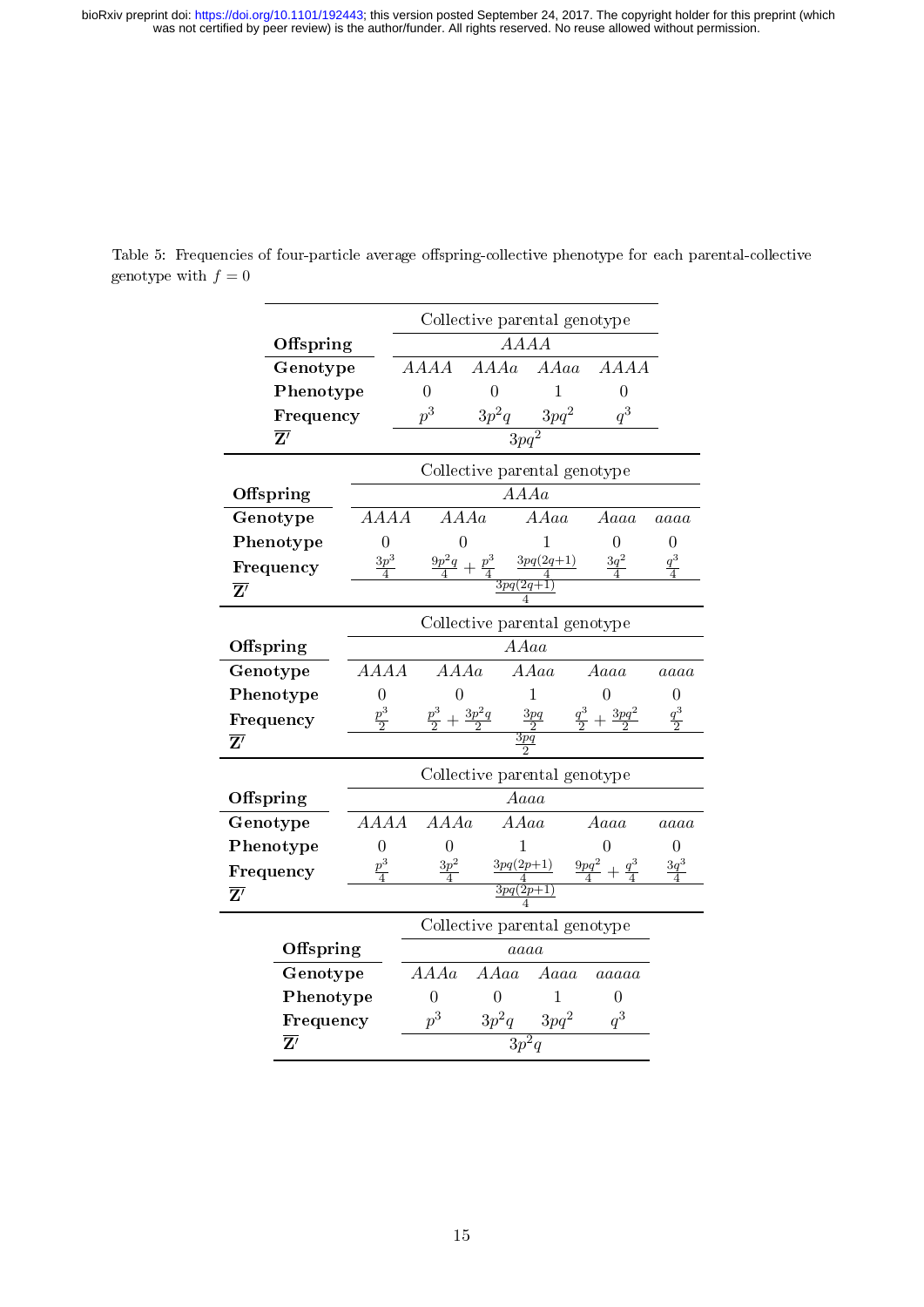<span id="page-15-0"></span>

Figure 2: Linear regressions of average offspring-collective character on parental collective character for the four-particle-collective model with no population structure

example that the genotype AAaa leads to the collective phenotype 1 ( $p_{opt} = \frac{1}{2}$ )  $(\frac{1}{2})$  while all the other genotypes lead to the phenotype 0.

Using the same method as with the two-particle-collective case presented earlier, we can calculate the weighted average offspring collective character of parental collectives  $Z_0$ . In this cases it depends on parental genotype frequency of collectives AAAA, AAAa, AAaa and aaa. The average offspring collective character for these collectives can be calculated from Table [4](#page-13-1) and Table [5.](#page-14-0) It is given by the following equation

$$
\overline{Z'_0} = \frac{3p^2q^2(p^3+p^2(2q+1)+q^2(2p+1)+q3)}{1-6q^2p^2}.
$$
\n(25)

As with the two-particle collective case presented earlier,  $\overline{Z'_0}$  is found directly in Table [5](#page-14-0) and is equal to

$$
\overline{Z_1'} = \frac{3pq}{2}.\tag{26}
$$

With these two equations, following the same method as previously, we can now plot the average offspring character on parental character and find the slope of the best fitting line  $\beta_{on}$ using the least-square method. These are reported in Figure [2](#page-15-0) for four values of  $p: 0.25, 0.5$ , 0.9, and 0.99.

Following Equation [\(14\)](#page-7-0), collective-level heritability is computed as four times the regression coefficient  $(\beta_{op})$  of average offspring collective-character on parental-collective character. The trend observed with the four-particle case is similar to the one of the two-particle case. From Figure [2](#page-15-0) we can see that  $h_Z^2$  varies widely depending on the frequencies of the two alleles. Collective heritability never reaches the same value as particle-trait heritability (which, under our assumptions is always 1). It is zero when  $p = 0.5$  and it is high when  $p = 0.25$   $(h_Z^2 = 0.64)$ tends towards 0 when  $p \to 1$  or  $p \to 0$  (not displayed on Figure [2\)](#page-15-0). These results can readily be explained if we consider first that when one of the two alleles is rare, it is very unlikely that exactly two alleles of the same type interact to form a new collective at the next generation. For that reason, most collectives have of phenotype equals to 0, whether the parental phenotype is 0 or 1. Second when  $p=\frac{1}{2}$  $\frac{1}{2}$ , parental collective, whatever their phenotype, always produce, on average, collective offspring which all have the same collective-level character. This leads to  $h_Z^2 = 0$ . Finally, for values of p superior or inferior to 0.5 but not extremely superior or inferior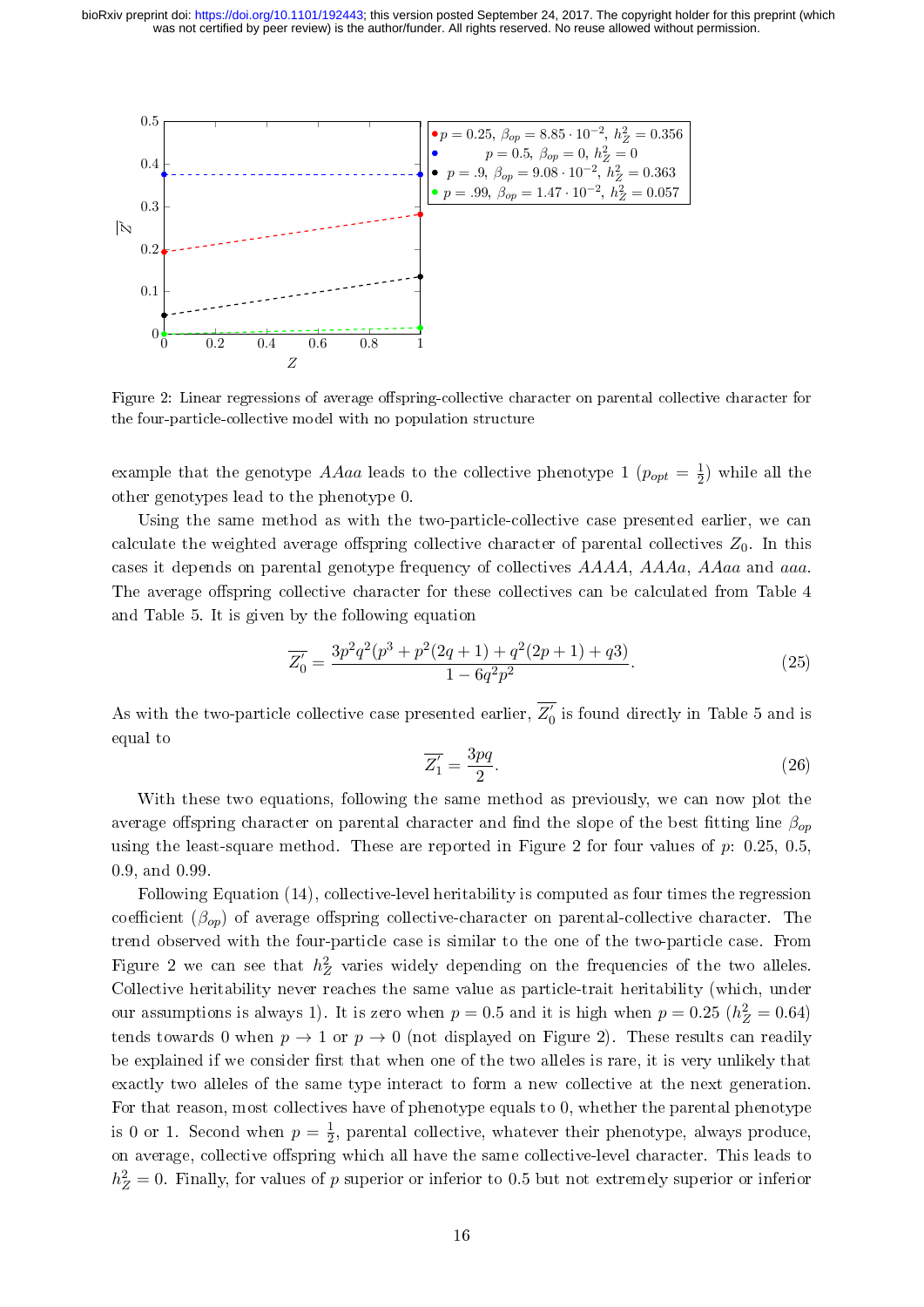(e.g.,  $p = 0.25, p = 0.9$ ), collectives with  $Z = 1$  tend to produce collectives which have a higher Z value on average than collectives with  $Z = 0$ . This is because under random assortment, and with these frequencies of alleles, it is more probable that parental collectives AAaa produce an offspring collective with the genotype  $A A a a$  than is any other parental genotypes. This results in a high collective heritability.

Although I do not show it here, the conclusions that in the absence of population structure  $(f = 0)$ , collective heritability 1) is always lower for non-linear traits that depend on the composition of collectives when compared to linear trait in the absence of population structure; and 2) can be highly contextual dependent,<sup>[19](#page-16-1)</sup> can both be extended to larger collectives and different collective genotype-phenotype mappings.

### <span id="page-16-0"></span>5 Increasing Collective Heritability from Population Structure

Let us sum up what has been achieved so far. In section [2,](#page-3-0) I showed that collective heritability of a trait that depends linearly on the trait of particles (which reproduce asexually and perfectly) that composes it is always equal to the heritability of the particle trait in the population of particles (which is equal to one), no matter what the population structure is. In Section [3,](#page-8-0) I argued that one important aspect of individuality is the ability for an individual to produce offspring that are on average not too dissimilar from itself  $(\text{Var}(Z_k') \to 0)$ . I showed that one way to reduce the variance in offspring collective-character, given a parental-collective phenotype, is to increase the population structure  $(f > 0)$ , so that the offspring particles produced by a parental collective have more chances to form an offspring collective together than with particles produced by other parental collectives, and consequently more chances to resemble their parental collective(s). In Section [4,](#page-11-0) I showed that when it comes to non-linear traits, even in very simple structures of two or four particles, the conclusion reached in Section [2,](#page-3-0) that collective-trait heritability is the same as particle-trait heritability, does not hold anymore. Collective heritability is always inferior to particle heritability and is highly context dependent, by which I mean varies widely with different frequencies of alleles in the population.

In this section I show that population structure has two effects on collectives. First, in so far as population structure permits collectives to produce offspring with a lower collective-trait variance, it increases the heritability of non-linear collective traits. Second, it makes collective heritability less dependent on the general-population frequencies of alleles. Effectively, population structure has the effect of 'linearizing' non-linear collective traits by making the interaction of particles produced by a given collective less context dependent than when there is no population structure. In fact when  $f$  increases, because there is less shuffling between the particles produced by different collectives, the variability of the context of formation of offspring collectives decreases. This makes the particles of a collective effectively increasingly behaving as a single allele with a single effect. $20$ 

To see this, suppose we are dealing with our previous model in which collective with fourparticle composed of two particles with allele A and two particles with allele a leads to a collective phenotype  $Z = 1$ , while all other genotypes leads to  $Z = 0.21$  $Z = 0.21$  Suppose now that we have

<span id="page-16-2"></span><span id="page-16-1"></span><sup>&</sup>lt;sup>19</sup>The more non-linear, the more context dependent.

<sup>&</sup>lt;sup>20</sup>The notion of allele used here is the similar to the one presented in Lu and Bourrat [\(n.d.\)](#page-23-17), that is following a theoretical conception of the gene, not a molecular one.

<span id="page-16-3"></span> $^{21}$ I do not present the two-particle case, but the conclusion reached with the four-particle case, can be extended to collectives of any size.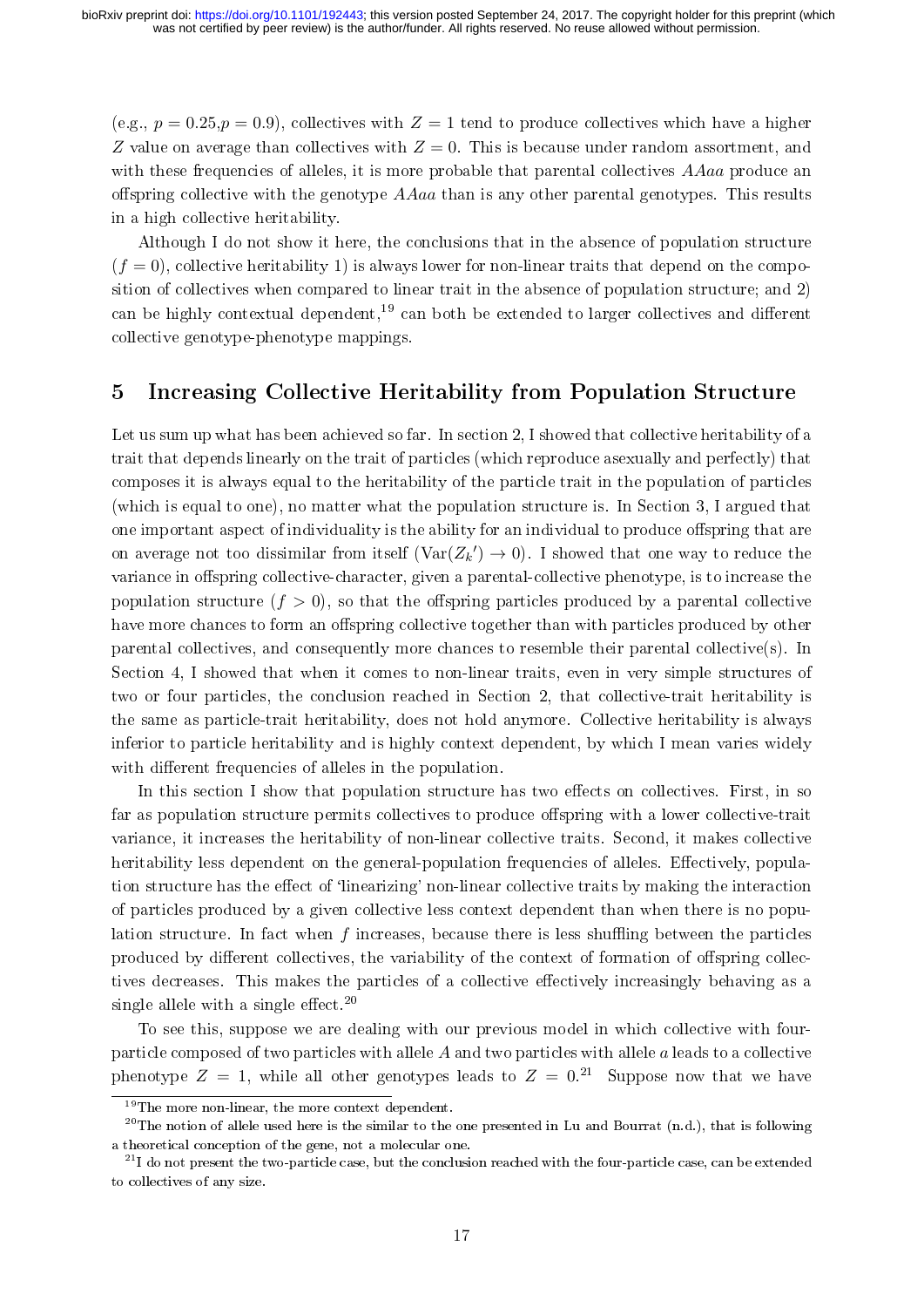|                          |                 | Collective parental genotype |                                    |                                 |                      |                                     |               |  |  |
|--------------------------|-----------------|------------------------------|------------------------------------|---------------------------------|----------------------|-------------------------------------|---------------|--|--|
| Offspring                |                 | A A A a                      |                                    |                                 |                      |                                     |               |  |  |
| Genotype                 | AAAA            | A A A a                      | A A a a                            | <i>AAAA</i>                     | A A A a              | A A a a                             | Aaaa          |  |  |
| Phenotype                | $\overline{0}$  | $\Omega$                     | 1                                  | $\mathbf{0}$                    | 0                    |                                     | 0             |  |  |
| Frequency                | $p^2$           | 2pq                          | $q^2$                              | $\frac{p^2}{2}$                 | $pq + \frac{p^2}{2}$ | $pq + \frac{q^2}{2}$                | $rac{q^2}{2}$ |  |  |
| $\mathbf{Z}'$            |                 | $q^2$                        |                                    |                                 | $pq +$               | $\frac{q^2}{2}$                     |               |  |  |
|                          |                 | Collective parental genotype |                                    |                                 |                      |                                     |               |  |  |
| Offspring                |                 |                              |                                    | AAaa                            |                      |                                     |               |  |  |
| Genotype                 |                 | AAAA                         | A A A a                            | AAaa                            | Aaaa                 | aaaa                                |               |  |  |
| Phenotype                |                 | $\theta$                     |                                    |                                 |                      |                                     |               |  |  |
| Frequency                |                 | $rac{p^2}{6}$                | $\frac{2p^2}{3}$<br>$rac{pq}{3}$ + |                                 | $\frac{pq}{3}$       | $\frac{q^2}{6}$<br>$\frac{2q^2}{3}$ |               |  |  |
| $\overline{\mathbf{Z}'}$ |                 |                              |                                    | $\frac{p^2}{p^2}+\frac{4pq}{3}$ |                      |                                     |               |  |  |
|                          |                 | Collective parental genotype |                                    |                                 |                      |                                     |               |  |  |
| Offspring                |                 |                              | Aaaa                               |                                 |                      | aaaa                                |               |  |  |
| Genotype                 | A A A a         | A A a a                      | Aaaa                               | aaaa                            | A A a a              | Aaaa                                | aaaa          |  |  |
| Phenotype                | $^{(1)}$        |                              | 0                                  | 0                               |                      | 0                                   | $\mathbf{0}$  |  |  |
| Frequency                | $\frac{p^2}{2}$ | $pq + \frac{p^2}{2}$         | $pq + \frac{q^2}{2}$               | $\frac{q^2}{2}$                 | $p^2$                | 2pq                                 | $q^2$         |  |  |
| $\mathbf{Z}'$            |                 |                              |                                    |                                 |                      | $p^2$                               |               |  |  |

<span id="page-17-0"></span>Table 6: Frequencies of four-particle average offspring-collective phenotype for each parental-collective genotype with  $f = \frac{1}{3}$ 

a population structure resulting in  $f = \frac{1}{3}$  $\frac{1}{3}$ . This means that offspring collectives form from two parents, which both contribute two particles to each of their collective offspring. In this situation, like with the case presented in the previous section, to calculate collective heritability of character  $Z$ , we need first to know the average offspring-collective character of a given parental collective genotype. The collective character value  $(Z)$  for each possible collective genotype is reported in Table [6.](#page-17-0)

To calculate the average offspring-collective values reported in Table [6,](#page-17-0) I have used the following method. I explain it for the parental-collective genotype  $A A A a$ , but the same procedure applies for all five possible collective genotypes. Collectives  $A A A a$  can transmit the combination of alleles AA in 50% of cases and the combination of alleles Aa in the other  $50\%$ .<sup>[22](#page-17-1)</sup> Since the alleles are at the (generalized) Hardy-Weinberg equilibrium, it is equivalent to choose the two other alleles for the collective at random. This means that the combination AA will form a AA-AA (AAAA)collective with probability  $p^2$ , a AA-Aa (AAAa) collective with probability  $2pq$ , and a AA-aa (AAaa) collective with probability  $q^2$ . Similarly, the combination Aa will form a Aa-AA (AAAa) collective with probability  $p^2$ , a Aa-Aa (AAaa) collective with probability  $2pq$ , and a Aa-aa (Aaaaa) collective with probability  $q^2$ .

<span id="page-17-1"></span>To have a direct point of comparison with the four-particle case when  $f = 0$  discussed in

 $^{22}$ In this model, if we assume that more than four offspring particles are transmitted from a parental collective, we consider first that two two-particle contribution are formed synchronically from the collective parental genotype and transmitted to a offspring collective. This operation is then repeated for the next four particles produced, and so forth. An alternative model would be that all offspring particles are produced at once, and then they interact randomly to form pairs and are transmitted to the offspring collectives. This latter model, which I do not explore here, produces different results from the one presented here.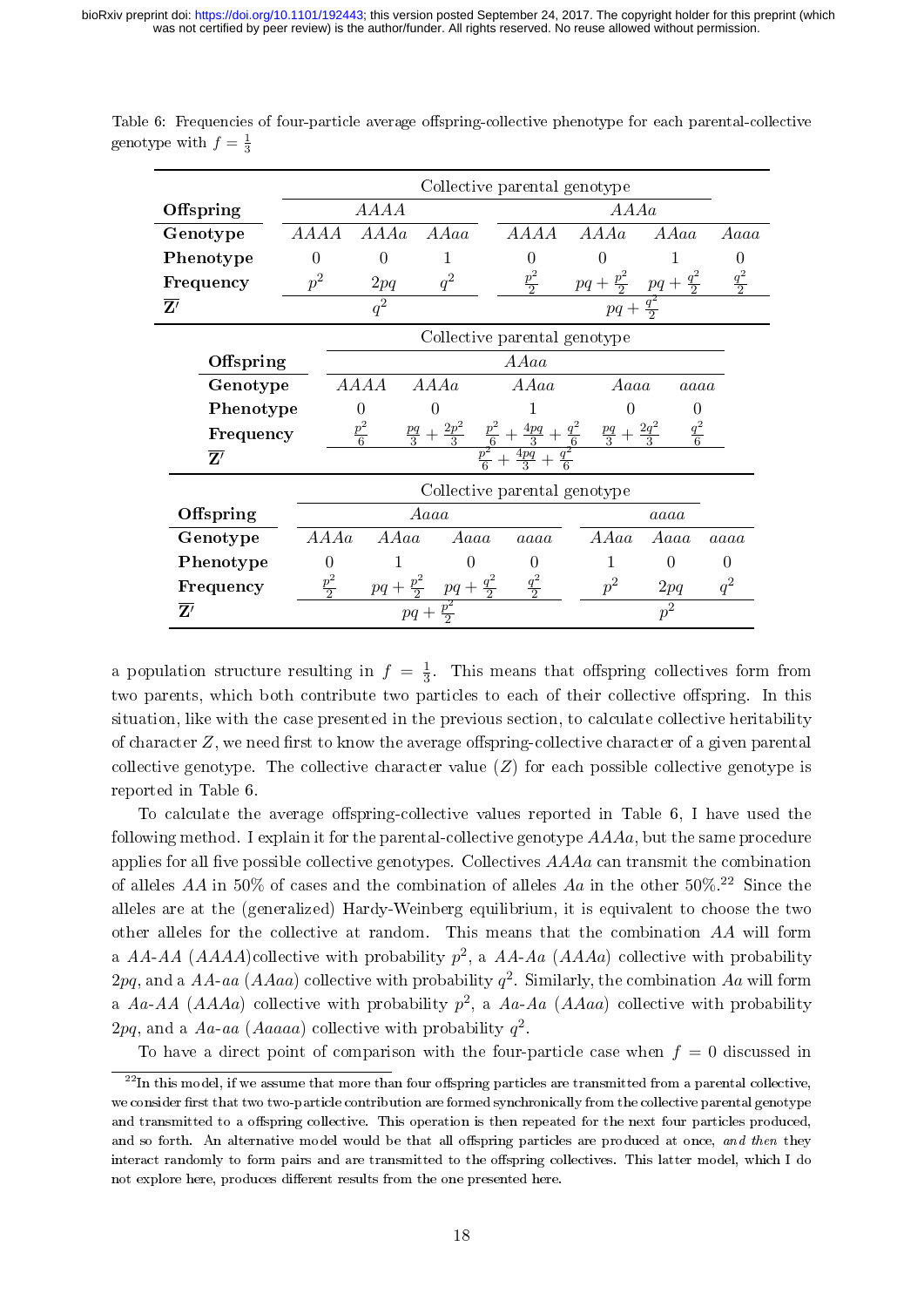<span id="page-18-0"></span>

Figure 3: Linear regressions of average offspring-collective character on parental collective character for the four-particle-collective model with  $f = \frac{1}{3}$ 

Section [4,](#page-11-0) I assume that the four parental genotypes are at the generalized Hardy-Weinberg equilibrium, that is at the frequencies presented in Table [4.](#page-13-1) From Table [4](#page-13-1) and Table [6,](#page-17-0) we can now calculate the weighted average offspring collective character of parental collectives with  $Z = 0$ . It is given by the following equation:

$$
\overline{Z'_0} = \frac{p^4 q^2 + 4p^3 q (pq + \frac{q^2}{2}) + 4pq^3 (pq + \frac{p^2}{2}) + q^4 p^2}{1 - 6q^2 p^2}.
$$
\n(27)

As with previous cases,  $\overline{Z'_1}$  is found directly in Table [6](#page-17-0) and is equal, in this particular case, to

$$
\overline{Z'_1} = \frac{p^2}{6} + \frac{4pq}{3} + \frac{q^2}{6}.
$$
\n(28)

From there, like with the case where  $f = 0$ , we can now compute the linear regression of average offspring character on parental character, as shown on Figure [3.](#page-18-0) If we compare these results to the ones obtained in Figure [2,](#page-15-0) we can note that collective heritability varies less as the frequency  $p$  varies and is overall higher than when there is no population structure, even if for some particular values of  $p$  (e.g.,  $p = 0.25$ ) it is lower than when there is no population structure.

Let us now move on to the same four-particle case but with  $f = 1$ , that is a case where offspring collective form from only from one parental collective. In such a case, as stated in Section [3](#page-8-0) for linear collective traits, the variance in the proportion of allele between a parental collective and its offspring is nil. Because of this, whether the case is one of linear or non-linear collective character, the parental and offspring collective character are identical. The regression of average offspring character on parental collective character is represented in Table [7.](#page-19-0)

In such a case the frequency of parental collective does not matter anymore to compute the parent-offspring regression. This is because the mean average offspring character is 0 for all collective genotypes with  $Z = 0$  and 1 for all collective genotypes with  $Z = 1$ . This leads to the regressions of average offspring-collective character on parental collective character reported in Figure [4](#page-19-1) for the four frequencies of p, namely 0.25, 0.5, 0.9, and 0.99. When  $f = 1$ , collective heritability of a non-linear collective trait is, following our assumptions, one, that is equal to particle-level heritability.[23](#page-18-1)

<span id="page-18-1"></span> $^{23}$ I have shown this result here with a four-particle collective case, but this can be extended to populations of collectives of any size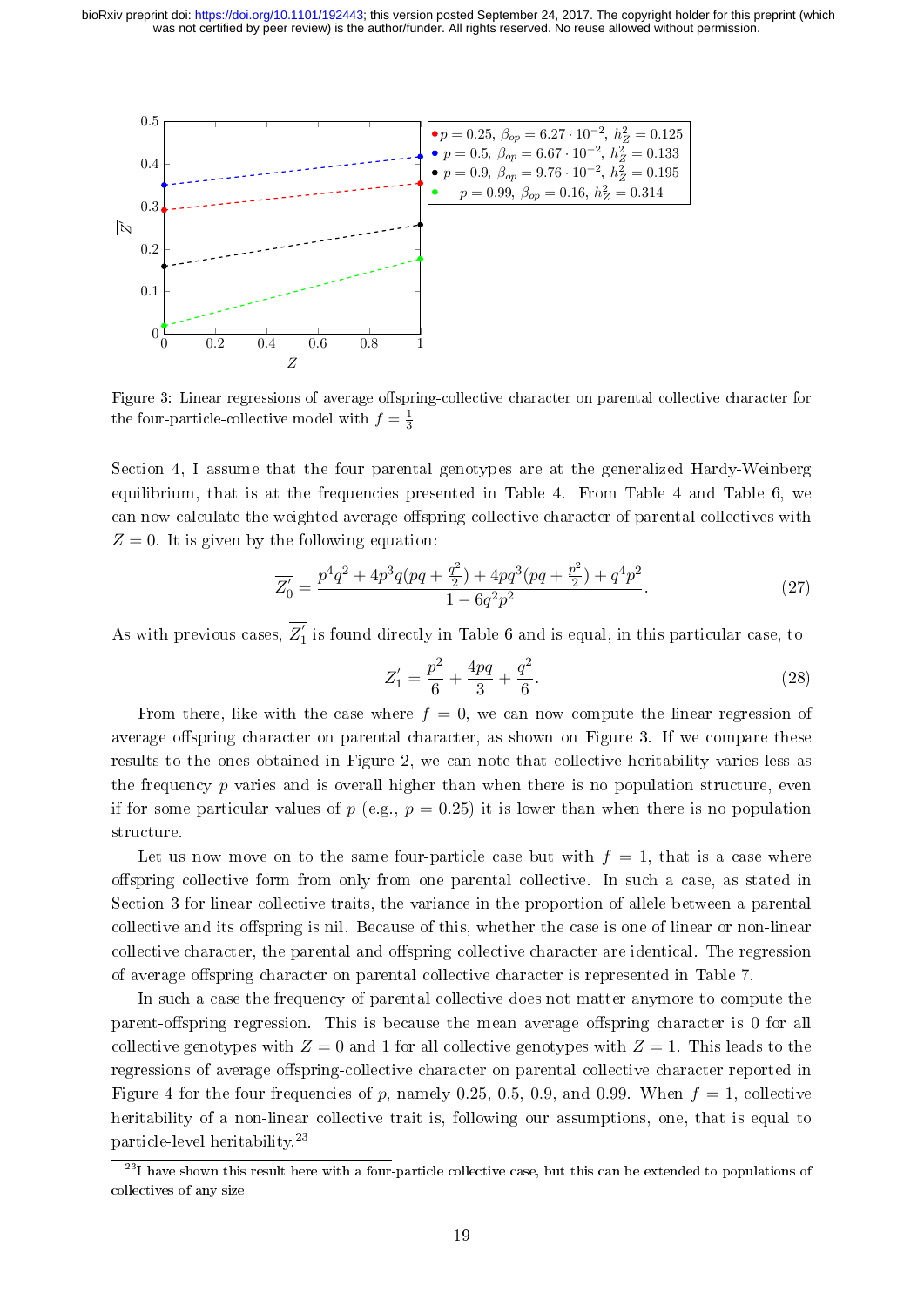<span id="page-19-1"></span>

|                                                           |                                                         |             | Collective parental genotype |                                                                                                                                                                                                  |      |          |
|-----------------------------------------------------------|---------------------------------------------------------|-------------|------------------------------|--------------------------------------------------------------------------------------------------------------------------------------------------------------------------------------------------|------|----------|
|                                                           | Offspring                                               | <b>AAAA</b> | A A A a                      | AAaa                                                                                                                                                                                             | Aaaa | aaaa     |
|                                                           | Genotype                                                | <b>AAAA</b> | A A A a                      | A A a a                                                                                                                                                                                          | Aaaa | aaaa     |
|                                                           | Phenotype                                               | $\Omega$    | $\Omega$                     | 1                                                                                                                                                                                                | 0    | 1        |
|                                                           | Frequency                                               | 1           |                              | 1                                                                                                                                                                                                |      | 1        |
|                                                           | $\overline{Z'}$                                         | 0           | $\Omega$                     |                                                                                                                                                                                                  | 0    | $\Omega$ |
| $0.8\,$<br>$0.6\,$<br>$\tilde{N}$<br>$0.4\,$<br>$\rm 0.2$ | 1<br>$\overline{0}$<br>$\rm 0.2$<br>0.6<br>$0.4\,$<br>Z | $0.8\,$     |                              | $\bullet p=.25, \ \beta_{op}=1, \ h_Z^2=1$<br>• $p = .5, \ \beta_{op} = 1, \ h_Z^2 = 1$<br>• $p = .9, \ \beta_{op} = 1, \ h_Z^2 = 1$<br>$\bullet p = .99, \ \beta_{op} = 1, \ \tilde{h_Z^2} = 1$ |      |          |

<span id="page-19-0"></span>Table 7: Frequencies of four-particle average offspring-collective phenotype for each parental-collective genotype with  $f = 1$ 

Figure 4: Linear regression of average offspring-collective character on parental collective character for the four-particle collectives model with  $f = 1$ 

With these different results in place, we can now ask their significance in the context of evolutionary transitions in individuality. I showed that when offspring particles interact randomly to form offspring collectives, collective traits that depend in a non-linear way on the proportion of particles within collectives can have a very small heritability for certain proportions of alleles in the general population. More importantly, variation in the frequency of alleles can change drastically the value of collective level heritability. For instance, in our example with four-particle collectives, collective heritability varied from 0 when the frequency of  $\vec{A}$  is 0.5 in the population, to heritability of around 0.36 when the frequency of p is 0.25 or 0.9, back to a very low frequency when the frequency of  $p$  is 0.99.

Such a huge variation in value of heritability would make the long-term selection of a collective trait difficult. Imagine for instance a population of particles composed only of alleles  $A$  which interact randomly to form collectives. Suppose now that the new variant  $(a)$  can emerge by mutation with a relatively low frequency. To take our four-particle case as an example, even if one collective was to exhibit two alleles  $a$  by chance and exhibit a collective phenotype collective phenotype  $Z = 1$ , that would confer a huge selective advantage, a low heritability at this frequency would mean that in spite of this huge advantage, its offspring collective would almost never tend to exhibit the same character.

What's more, suppose now, for the sake of the argument, that a proportion high enough of allele  $\alpha$  has arisen in the population, as a result of selection and/or drift, to a point where heritability is high (say  $p = 0.25$ ). At that point, any change in the frequency of one of the two alleles, could easily lead to drastic change in heritability level. In a small population a change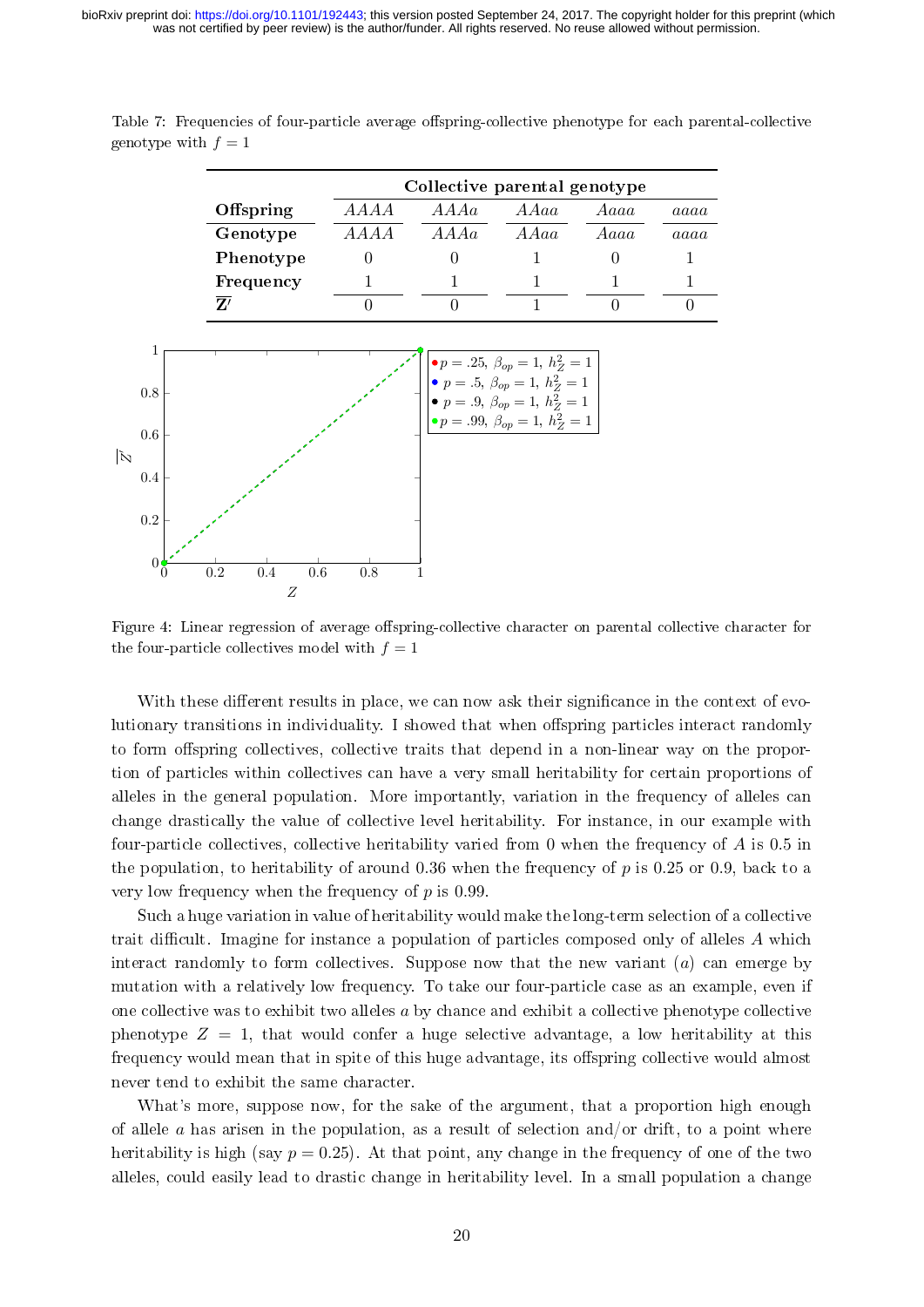from  $p = 0.25$  to  $p = 0.5$  could readily happen. It would result in a collective heritability moving from almost 0.36 to 0. Such a huge variation would also be an important obstacle for collective level adaptation. In sum, when there is no population structure, in our example, having an advantageous collective level character leads to a very unstable response to selection, which is unfavorable for collective level adaptation to emerge.

If we now examine the effects of population structure, we can see that one of them is to increase collective level heritability when the frequency of  $p$  is high or low. For instance when  $p$ is 0.99, collective heritability moves from 0.06 when  $f = 0$  to 0.314 when  $f = \frac{1}{3}$  $\frac{1}{3}$ . Furthermore, collective heritability is now not lower than 0.12 when it could reach 0 with no structure. This implies that the collective-level response to selection, when there is population structure, is overall higher and less context dependent than when  $f = 0$ , that is whatever the frequency of the particle types (besides 0) in the global population is, there would always be some response to selection. From this, we can conclude that population structure acts as a buffer against variation in collective level heritability. When  $f = 1$ , which is a extreme case, we can see that there is no context dependence of collective level heritability. The four particles are always transmitted together. The non linear trait has effectively been 'linearized' so that the four alleles of each collective behave effectively as a single one. Another way to make this point is to say that non-additive genetic component of variance are 'converted' into additive genetic variance as  $f$ increases. I take the notion of 'conversion of non-additive genetic variance' Goodnight [\(1988\)](#page-23-18) (see also Wade [2016,](#page-24-2) p. 12; Mackay [2014\)](#page-23-19) who have explored this phenomenon in the context of epistasis in small populations. I have shown here its importance for evolutionary transitions in individuality. When population structure exists or starts to increase, some traits that could not be reliably transmitted from parents to offspring at the collective level, so that no response to selection can occur at that, starts to be reliably transmitted, and thus permits a response to selection to occur.

Although selection is not the main focus of this paper, it seems probable that population structure is a prerequisite for what one might call (advantageous) evolutionary innovations, that is phenotypes requiring the non-linear interaction between two or more particles for which there is no causal linear component of interaction, to be maintained over time. The collective non-linear trait presented in this and the previous section satisfies this definition. Population structure can in principle arise from different causal processes whether they are intrinsic or extrinsic to collectives. For instance, we could imagine two alleles at two different loci co-evolving, one conferring a direct evolutionary advantage by allowing the expression of a particular collective, while the second trait permit the linearization of the trait at that level. Another scenario could involve the existence a pleitropic effect. As with two alleles, the two effects would be the same. but in this case one and the same allele would be responsible for both effects at once. A real case satisfying the two alleles scenario might be the evolution of extracellular matrix from cell walls permitting cells which were originally separating after mitosis to remain attached to one another (probably due to some genetic mutations). Herron  $(2017, p. 70-72)$  $(2017, p. 70-72)$  shows that different stages of cellular attachments exist in the volvocine algae lineage with species in which extracellular matrix exists having arguably higher degrees of individuality than species inwhich extracellular matrix is not found. Given a mechanisms of control of number of cells per collective, the production of an extracellular matrix by preventing cells to separate from one another permits the reliable transmission of non-linear collective traits that would be impossible when cells once produced a freely moving in the environment. Finally, another causal origin could be ecology itself. In some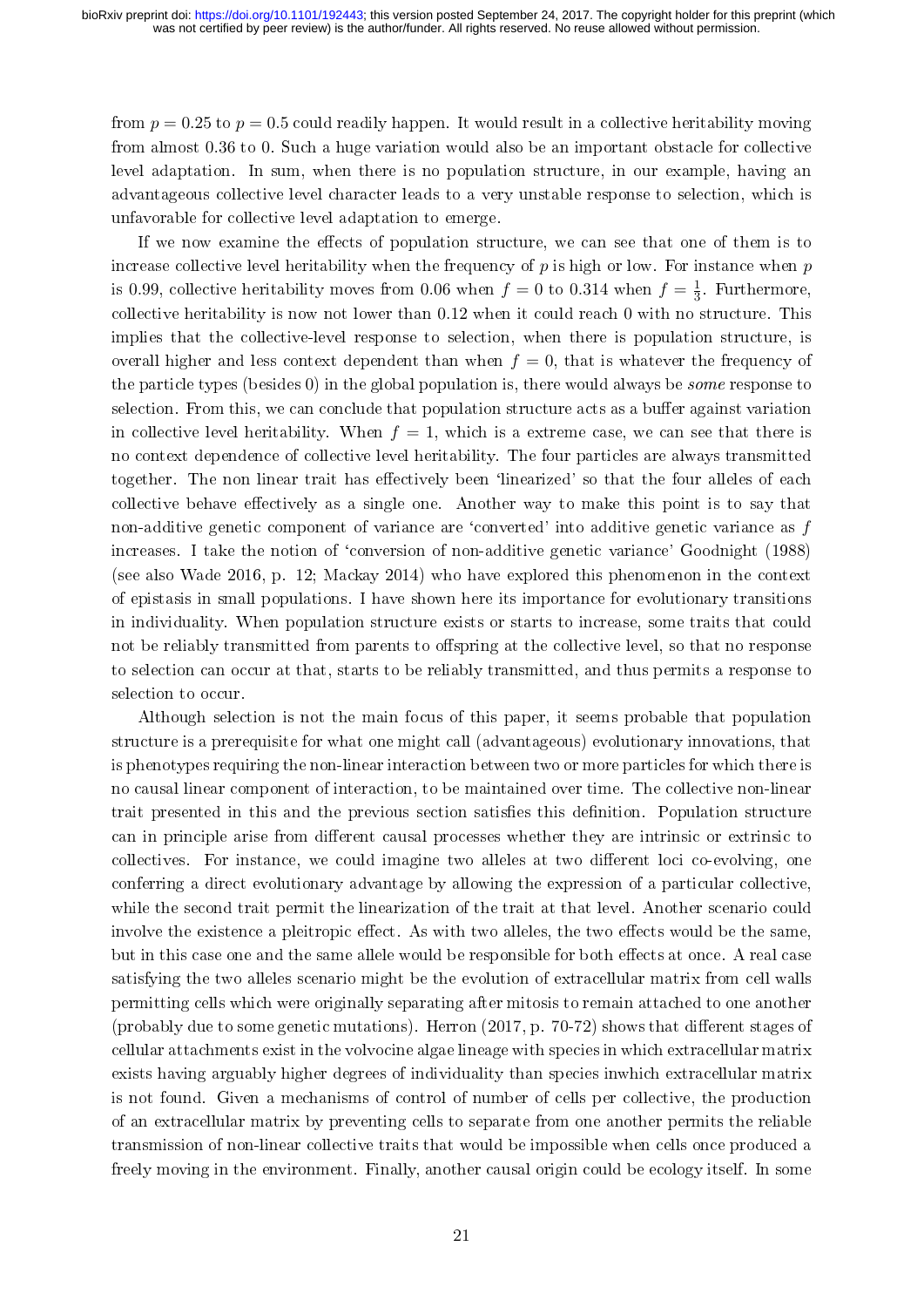suitable conditions, ecology could provide the template for stable collective realized heritability of collective-level traits to exist by preventing particles from different parents to interact.

# 6 Conclusion

In this paper, I have clarified in what sense collective-level heritability plays an important role in the levels of selection debate, and more particularly for evolutionary transitions in individuality. The outcome of my analysis is that collective heritability of non-linear traits can only be substantial and non-context dependent when the is a high level of population structure in the formation of collectives. The importance of non-linear interactions has long been noted in the multilevel selection literature (for a review see Wade [2016\)](#page-24-2). At the same time, most multilevel selection analysis focus on linear collective traits (e.g., Okasha [2006\)](#page-24-0). I have shown here that the implications of non-linear interaction for multilevel inheritance are equally important. The time is ripe to move the literature on the emergence of individuality to non-linear traits. My model has remained highly idealized with several unrealistic assumptions such as an infinite population size and same fitness for the two alleles. The next step in this project will be to build agent-based simulations and explore these two parameters jointly with the other parameters discussed in this article, as well as increase the number of loci and alleles responsible for the collective trait.

# Acknowledgments

I am thankful to Matthew Herron and Michael Bentley for comments on a previous version of this manuscript.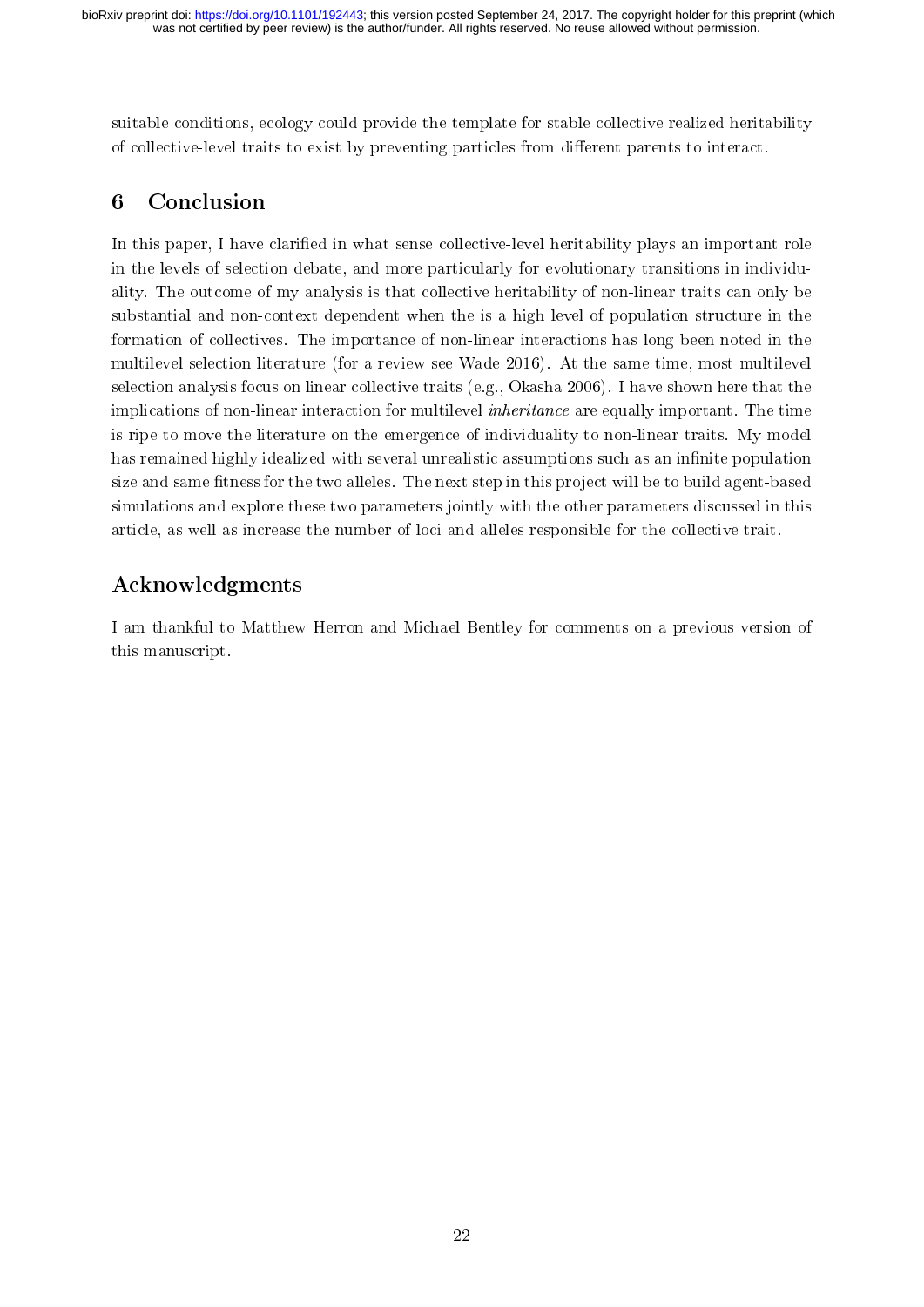## References

- <span id="page-22-0"></span>Bouchard, Frédéric and Philippe Huneman, eds. (2013). From groups to individuals: evolution and emerging individuality. Vienna series in theoretical biology. Cambridge, Massachusetts: The MIT Press. 278 pp.
- <span id="page-22-8"></span>Bourrat, Pierrick (2014). "From survivors to replicators: evolution by natural selection revisited". In: Biology & Philosophy 29.4, pp. 517-538.
- <span id="page-22-9"></span> $-$  (2015a). "How to Read 'Heritability' in the Recipe Approach to Natural Selection". In: The British Journal for the Philosophy of Science  $66.4$ , pp. 883-903.
- <span id="page-22-11"></span> $-$  (2015b). "Levels of Selection Are Artefacts of Different Fitness Temporal Measures". In: Ratio  $28.1$ , pp.  $40-50$ .
- <span id="page-22-12"></span> $-$  (2015c). "Levels, Time and Fitness in Evolutionary Transitions in Individuality". In: *Philos*ophy & Theory in Biology 7.
- <span id="page-22-13"></span> $-$  (2016). "Generalizing Contextual Analysis". In: Acta Biotheoretica 64.2, pp. 197-217.
- <span id="page-22-16"></span>Bourrat, Pierrick and Qiaoying Lu (n.d.). "Dissolving the missing heritability problem". In: Philosophy of Science.
- <span id="page-22-17"></span>Bourrat, Pierrick, Qiaoying Lu, and Eva Jablonka (2017). Why the missing heritability might not be in the DNA". In:  $BioEssays$  39.7,  $n/a-n/a$ .
- <span id="page-22-2"></span>Buss, L. W. (1983). "Evolution, development, and the units of selection". In: Proceedings of the National Academy of Sciences 80.5, pp. 1387-1391.
- <span id="page-22-3"></span>(1987). The Evolution of Individuality. Princeton, NJ: Princeton University Press.
- <span id="page-22-1"></span>Calcott, Brett and Kim Sterelny, eds. (2011). The major transitions in evolution revisited. Vienna series in theoretical biology. Cambridge, Mass: MIT Press. 319 pp.
- <span id="page-22-19"></span>Clarke, Ellen  $(2010)$ . "The problem of biological individuality". In: *Biological Theory* 5.4, pp. 312– 325.
- <span id="page-22-20"></span> $-$  (2013). "The multiple realizability of biological individuals". In: The Journal of Philosophy 110.8, pp. 413-435.
- <span id="page-22-4"></span> $-$  (2016). "A levels-of-selection approach to evolutionary individuality". In: Biology & Philoso $phy 31.6, pp. 893-911.$
- Damuth, John and I. Lorraine Heisler (1988). "Alternative formulations of multilevel selection". In: Biology and Philosophy 3.4, pp.  $407-430$ .
- <span id="page-22-6"></span>Darwin, C. (1859). On the origin of species by means of natural selection. London: J. Murray. ix, [1], 502 p.
- <span id="page-22-21"></span>Dawkins, R. (1982). The Extended Phenotype: The long reach of the gene. New York: Oxford University Press, USA.
- <span id="page-22-10"></span>De Monte, Silvia and Paul B. Rainey (2014). "Nascent multicellular life and the emergence of individuality". In: *Journal of Biosciences*  $39.2$ , pp.  $237-248$ .
- <span id="page-22-18"></span>Downes, S. M. (2009). "Heritability". In: Stanford Encyclopeadia of Philosophy.
- <span id="page-22-15"></span>Falconer, Douglas S. and Trudy FC Mackay (1996). Introduction to quantitative genetics (4th  $edn$ ). Essex: Longman.
- <span id="page-22-5"></span>Gilbert, Scott F., Jan Sapp, and Alfred I. Tauber (2012). "A Symbiotic View of Life: We Have Never Been Individuals". In: The Quarterly Review of Biology 87.4, pp. 325–341.
- <span id="page-22-14"></span>Godfrey-Smith, Peter (1992). "Additivity and the Units of Selection". In: PSA: Proceedings of the Biennial Meeting of the Philosophy of Science Association 1992, pp. 315-328.
- <span id="page-22-7"></span>(2007). "Conditions for evolution by natural selection". In: *Journal of Philosophy* 104, p. 489.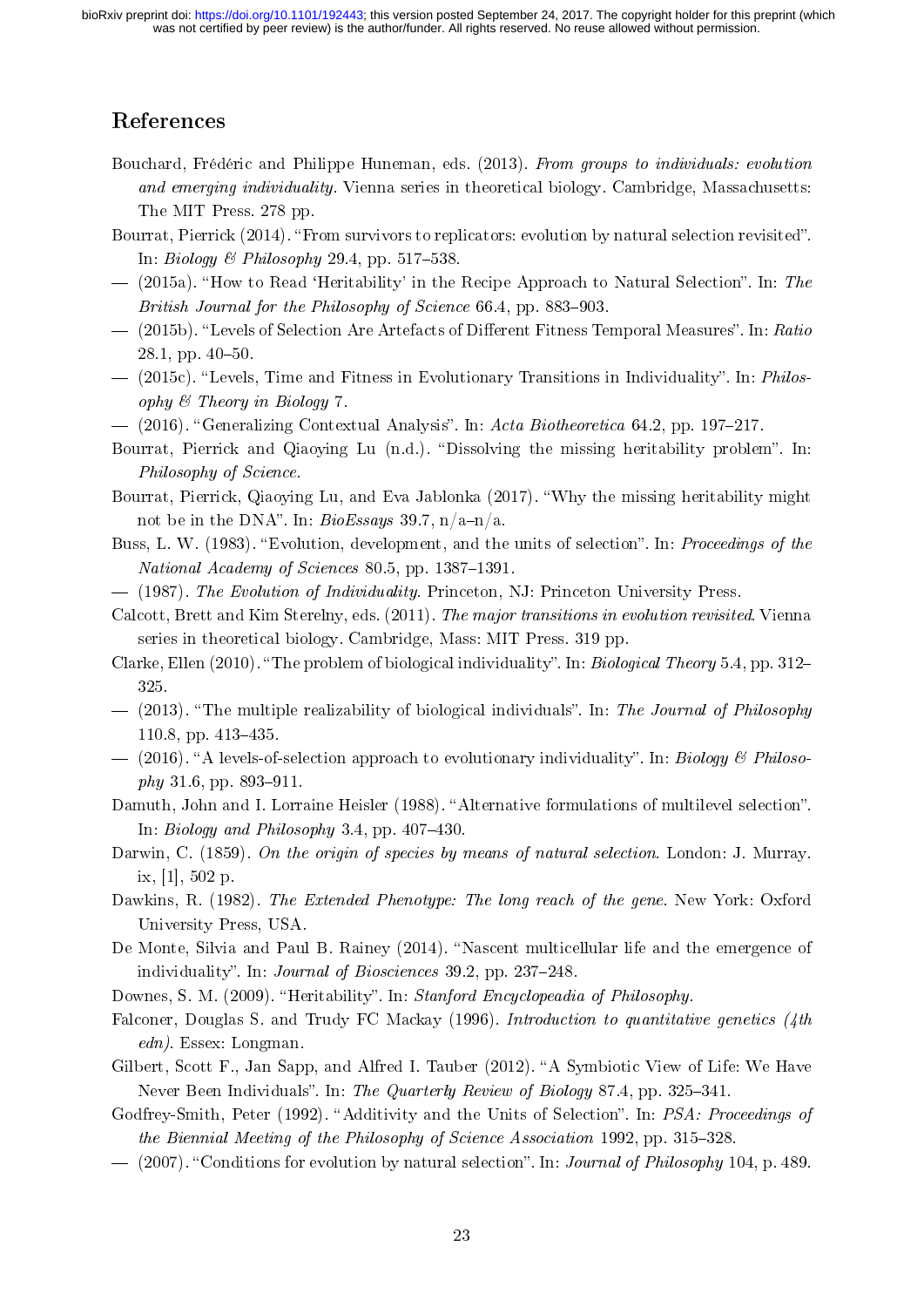- <span id="page-23-0"></span>Godfrey-Smith, Peter (2009). *Darwinian populations and natural selection*. Oxford ; New York: Oxford University Press. 207 pp.
- <span id="page-23-5"></span> $-$  (2013). "Darwinian individuals". In: From groups to individuals: evolution and emerging individuality. Ed. by Frédéric Bouchard and Philippe Huneman. Cambridge: The MIT Press, pp. 1736.
- <span id="page-23-14"></span>(2015). "Reproduction, symbiosis, and the eukaryotic cell". In: *Proceedings of the National* Academy of Sciences 112.33, pp. 10120-10125.
- <span id="page-23-18"></span>Goodnight, Charles J. (1988). "Epistasis and the Effect of Founder Events on the Additive Genetic Variance". In:  $Evolution$  42.3, pp. 441-454.
- <span id="page-23-6"></span>Griesemer, J. (2000). "The Units of Evolutionary Transition". In: Selection 1.1, pp. 67–80.
- <span id="page-23-16"></span>Hammerschmidt, Katrin et al. (2014). "Life cycles, fitness decoupling and the evolution of multicellularity". In:  $Nature\ 515.7525$ , pp. 75-79.
- <span id="page-23-20"></span>Herron, Matthew D.  $(2017)$ . "Cells, colonies, and clones: individuality in the volvocine algae". In: Biological Individuality: Integrating Scientific, Philosophical, and Historical Perspectives. Ed. by Scott Lidgard and Lynn K. Nyhart. Chicago ; London: University of Chicago Press, pp. 63-83.
- <span id="page-23-4"></span>Herron, Matthew D. and William C. Ratcliff (2017). "Trait Heritability in Major Transitions". In: bioRxiv, p. 041830.
- <span id="page-23-15"></span>Holtfrerich, Michael and Jack Haughn (2006). College Algebra. Belmont, CA: Thomson Brooks/Cole.
- <span id="page-23-13"></span>Huxley, Julian (1912). The individual in the animal kingdom. In collab. with University of California Libraries. Cambridge [Eng.] : University press; New York, G.P. Putnam's sons. 192 pp.
- <span id="page-23-10"></span>Jacquard, A. (1983). "Heritability: one word, three concepts". In: *Biometrics* 39, pp. 465–477.
- Lewontin, Richard C. (1970). "The Units of Selection". In: Annual Review of Ecology and Systematics 1, pp.  $1-18$ .
- <span id="page-23-1"></span>Lidgard, Scott and Lynn K. Nyhart, eds. (2017a). Biological Individuality: Integrating Scientific, Philosophical, and Historical Perspectives. Chicago ; London: University of Chicago Press. 400 pp.
- <span id="page-23-12"></span> $-$  (2017b). "The work of biological individuality: concepts and contexts". In: *Biological Individ*uality: Integrating Scientific, Philosophical, and Historical Perspectives. Ed. by Scott Lidgard and Lynn K. Nyhart. Chicago ; London: University of Chicago Press, pp. 17–62.
- <span id="page-23-8"></span>Lloyd, E. A. (1988). The structure and confirmation of evolutionary theory. New York: Greenwood Press.
- <span id="page-23-17"></span>Lu, Qiaoving and Pierrick Bourrat (n.d.). "The Evolutionary Gene and the Extended Evolutionary Synthesis". In: The British Journal for the Philosophy of Science.
- <span id="page-23-19"></span>Mackay, Trudy F. C. (2014). "Epistasis and Quantitative Traits: Using Model Organisms to Study Gene-Gene Interactions". In: Nature reviews. Genetics 15.1, pp. 22–33.
- <span id="page-23-7"></span>Maynard Smith, John (1987a). "How to model evolution". In: The latest on the best: Essays on evolution and optimality. Ed. by John Dupré. Vol. 11. Mit Press, pp.  $119-131$ .
- <span id="page-23-9"></span> $-$  (1987b). "Reply to Sober". In: The latest on the best: Essays on evolution and optimality. Ed. by John Dupré. Vol. 11. Mit Press, pp. 147–149.
- <span id="page-23-2"></span>Maynard Smith, John and Eors Szathmary (1997). The Major Transitions in Evolution. Oxford ; New York: OUP Oxford. 362 pp.
- <span id="page-23-3"></span>Michod, R. E. (1999). Darwinian dynamics. Princeton: Princeton University Press.
- <span id="page-23-11"></span>Nietlisbach, P, L F Keller, and E Postma (2016). "Genetic variance components and heritability of multiallelic heterozygosity under inbreeding". In: Heredity 116.1, pp. 1–11.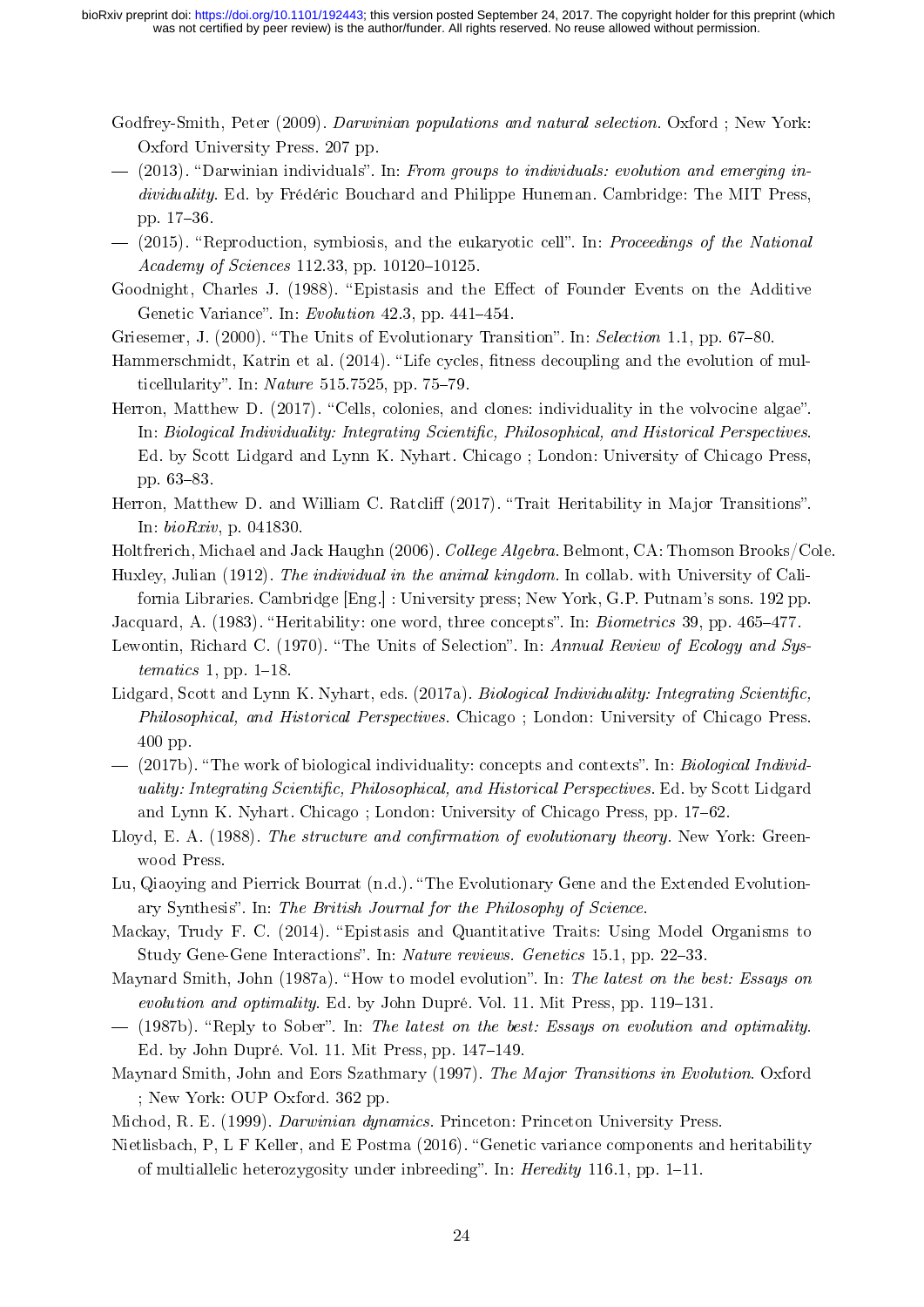- <span id="page-24-0"></span>Okasha, Samir (2006). Evolution and the levels of selection. Oxford : Oxford ; New York: Clarendon Press ; Oxford University Press. 263 pp.
- <span id="page-24-5"></span>O'Malley, Maureen A. and Russell Powell (2016). "Major problems in evolutionary transitions: how a metabolic perspective can enrich our understanding of macroevolution". In: Biology  $\mathcal B$  $Philosophy 31.2, pp. 159-189.$
- <span id="page-24-4"></span>Pepper, John W. and Matthew D. Herron (2008). "Does Biology Need an Organism Concept?" In: Biological Reviews  $83.4$ , pp.  $621-627$ .
- <span id="page-24-8"></span>Price, George R.  $(1970)$ . "Selection and covariance". In: *Nature* 227, pp. 520–21.
- <span id="page-24-9"></span> $-$  (1972). "Extension of covariance selection mathematics". In: Annals of human genetics 35, pp.  $485 - 490$ .
- <span id="page-24-19"></span>Queller, David C. (1997). "Cooperators Since Life Began". In: The Quarterly Review of Biology 72.2. Ed. by John Maynard Smith and Eors Szathmary, pp. 184-188.
- <span id="page-24-22"></span>Rainey, Paul B. and Benjamin Kerr (2010). "Cheats as first propagules: A new hypothesis for the evolution of individuality during the transition from single cells to multicellularity". In:  $BioEssays$  32.10, pp. 872-880.
- <span id="page-24-21"></span>Rainey, Paul B. and K. Rainey (2003). "Evolution of cooperation and conflict in experimental bacterial populations". In: Nature  $425$ , pp. 72-74.
- <span id="page-24-13"></span>Sarkar, Sahotra (1998). Genetics and reductionism. Cambridge: Cambridge University Press.
- <span id="page-24-14"></span>Sesardic, Neven (2005). Making Sense of Heritability. Google-Books-ID: 3rinSZNZFe0C. Cambridge: Cambridge University Press. 296 pp.
- <span id="page-24-11"></span>Sober, Elliott (1987). "Comment's on Maynard Smith's "How to model evolution"". In: The latest on the best: Essays on evolution and optimality. Ed. by John Dupré. Vol. 11. Mit Press, pp. 133-145.
- <span id="page-24-10"></span>Sober, Elliott and David Sloan Wilson (1994). "A Critical Review of Philosophical Work on the Units of Selection Problem". In: *Philosophy of Science* 61.4, pp. 534–555.
- <span id="page-24-1"></span> $-$  (1998). Unto others: The evolution and psychology of unselfish behavior. 218. Cambridge, MA: Harvard University Press.
- <span id="page-24-6"></span>Szathmary, Eors (2015). "Toward major evolutionary transitions theory  $2.0$ ". In: Proceedings of the National Academy of Sciences  $112.33$ , pp.  $10104-10111$ .
- <span id="page-24-15"></span>Tal, Omri (2009). "From heritability to probability". In: Biology & Philosophy 24.1, pp. 81-105.
- <span id="page-24-16"></span> $-$  (2012). "The Impact of Gene-Environment Interaction and Correlation on the Interpretation of Heritability". In: Acta Biotheoretica  $60.3$ , pp. 225-237.
- <span id="page-24-2"></span>Wade, Michael J. (2016). Adaptation in Metapopulations: How Interaction Changes Evolution. University of Chicago Press. 269 pp.
- <span id="page-24-17"></span>Weir, B. S. and C. Clark Cockerham (1984). "Estimating F-Statistics for the Analysis of Population Structure". In: Evolution 38.6, pp.  $1358-1370$ .
- <span id="page-24-3"></span>Williams, George Christopher (1966). Adaptation and Natural Selection: A Critique of Some Current Evolutionary Thought. Princeton University Press. 332 pp.
- <span id="page-24-12"></span>Wilson, David Sloan (1975). "A theory of group selection". In: Proceedings of the national academy of sciences  $72.1$ , pp.  $143-146$ .
- <span id="page-24-7"></span>Wimsatt, William C. (1981). "The Units of Selection and the Structure of the Multi-Level Genome". In: PSA: Proceedings of the Biennial Meeting of the Philosophy of Science Asso $ciation$  1980, pp. 122-183.
- <span id="page-24-20"></span>Wright, Sewall  $(1931)$ . "Evolution in Mendelian populations". In: *Genetics* 16.2, pp. 97–159.
- <span id="page-24-18"></span> $-$  (1949). "The Genetical Structure of Populations". In: Annals of Eugenics 15.1, pp. 323–354.